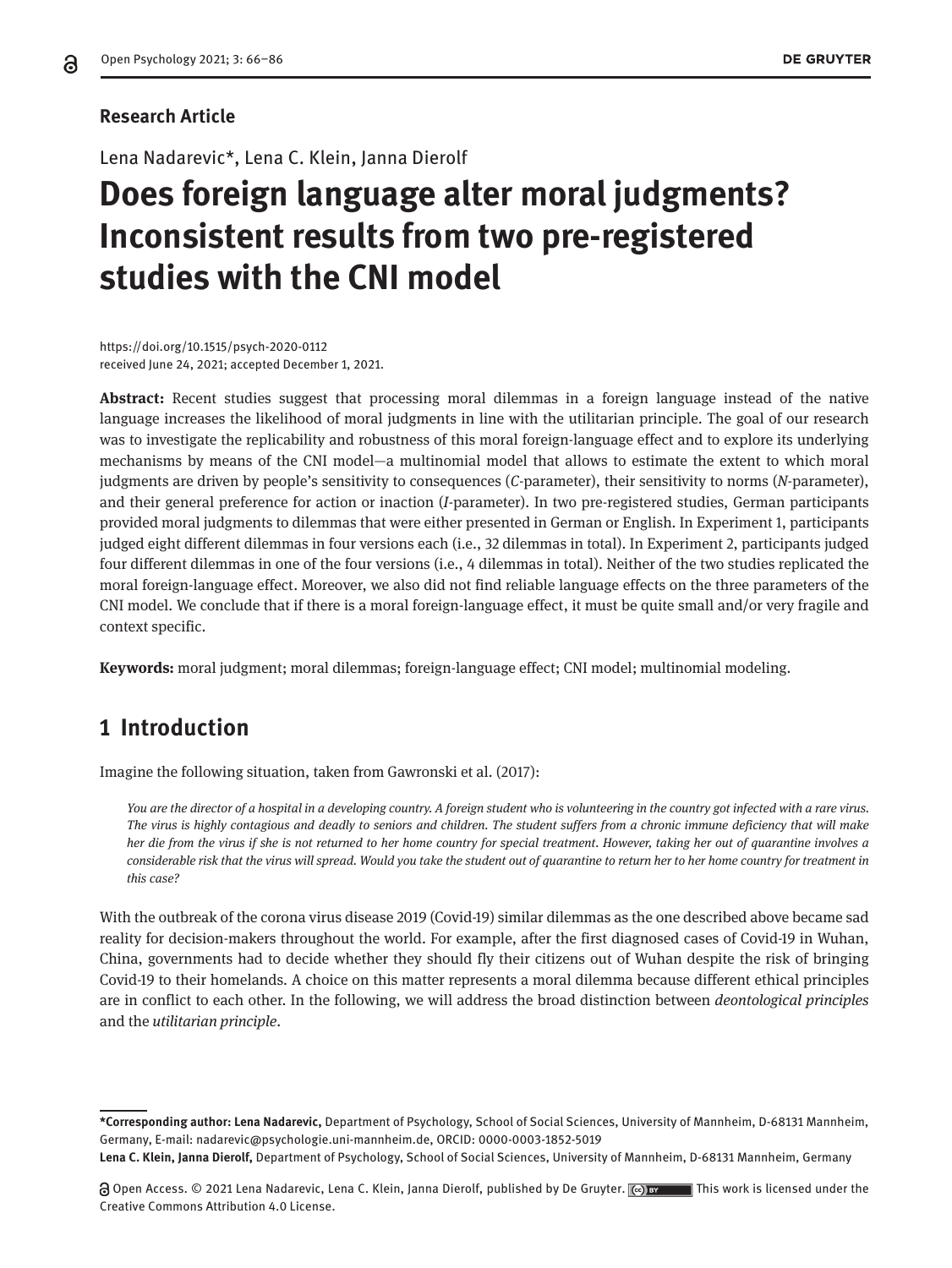Judging an action based on deontological principles means that the moral acceptability of the action is evaluated primarily by its conformity to such principles (e.g., given moral norms or obligations) rather than by its (expected) consequences. For example, from a deontological perspective one might argue that it is a government's moral duty to take responsibility for citizens in need which also entails evacuating citizens from the epicenter of a virus outbreak. In contrast, judging an action based on the utilitarian principle means that the action is evaluated by its (expected) consequences in the first place. An action is considered moral acceptable if, compared to any other option, it maximizes the net benefit for the greater good (e.g., in terms of lives saved relative to lives lost). For example, from a utilitarian perspective one might argue that it is inappropriate to evacuate citizens from the epicenter of a virus outbreak because doing so risks spreading the virus and threatening the entire population. In view of the dilemma described above, the German government decided to evacuate its citizens and their relatives from Wuhan, thus opting for the deontological option.1 But would German politicians have made the same choice if they had discussed the dilemma in English rather than in their mother tongue (e.g., in a European committee)?

At first sight, this question seems somewhat bizarre. However, there is evidence for a *moral foreign-language effect*  (MFLE, Hayakawa et al., 2017) in the literature. The MFLE is characterized by a higher proportion of utilitarian choices when moral dilemmas are presented in a foreign language than when they are presented in the mother tongue (Cipolletti et al., 2016; Corey et al., 2017; Costa et al., 2014; Geipel et al., 2015a). Importantly, the effect has been found for a variety of native and foreign languages (Cipolletti et al., 2016a; Corey et al., 2017b; Costa et al., 2014b; Geipel et al., 2015a). Therefore, it is rather unlikely that the effect relies on different cultural norms triggered by the different languages. Interestingly, the MFLE has been primarily reported for personal moral dilemmas (Costa et al., 2014; Geipel et al., 2015a), i.e., dilemmas in which the utilitarian choice requires harming or killing one or more individuals by personal force (Moore et al., 2011). The prime example of a personal dilemma is the *footbridge dilemma* (Thomson, 1976) in which a runaway trolley is about to kill five people on the tracks. The only way to save the five is to push a large bystander from a footbridge in front of the trolley to stop it. The impersonal equivalent of this trolley scenario is the *switch dilemma*  (Foot, 1967) in which the only way to save the five people is to divert the trolley on a side track where it will kill a single person instead of the five people on the main track. A mini-meta analysis by Geipel et al. (2015a) revealed a MFLE of size  $d = 0.52$ , 95% CI  $[0.34, 0.71]$  for the footbridge dilemma. For the switch dilemma, in contrast, the effect size was considerably smaller with confidence intervals including zero, *d* = 0.11, 95% CI [-0.07, 0.29]. Likewise, later studies replicated the MFLE for the footbridge dilemma, but not for the switch dilemma (Chan et al., 2016; Cipolletti et al., 2016; Corey et al., 2017, but see Experiment 1).

According to the dual-process model of Greene et al. (2001), personal dilemmas (e.g., the footbridge dilemma) elicit much stronger emotional responses than impersonal ones (e.g., the switch dilemma). More precisely, the use of personal force, inherent in the utilitarian response option, triggers a strong negative emotional response. This leads to an intuitive preference for the deontological option. However, a controlled calculation of costs and benefits can override this emotional response leading to a preference for the utilitarian option. Based on this dual-process model, Costa et al. (2014) reasoned that the MFLE is due to a reduced emotionality in a foreign language which in turn increases the likelihood of a controlled cost-benefit analysis favoring the utilitarian option. Indeed, there is psychophysiological evidence that people respond less emotionally to foreign-language stimuli (e.g., Harris, 2004; Thoma & Baum, 2019). However, Geipel et al. (2015a, Study 2) did not find the MFLE to be mediated by different levels of reported emotional distress. Moreover, in one of their experiments the authors replicated the MFLE for a low-emotion, impersonal dilemma (lost wallet dilemma), but not for a high-emotion, personal dilemma (crying baby dilemma). This finding is difficult to reconcile with Costa et al.'s *emotional-distancing hypothesis*. For this reason, Geipel and colleagues introduced an alternative explanation of the MFLE. They argued that social and moral norms are overall less accessible in a foreign language (*norm-accessibility hypothesis*). In a subsequent article (Geipel et al., 2015b), the authors came up with yet another explanation of the MFLE. They proposed that foreign language leads to a different weighting of intentions and consequences with a stronger focus on consequences as compared to the native language (*weighting hypothesis*).

To reiterate, according to the norm-accessibility hypothesis, foreign language should reduce norm-based choices, i.e., choices based on deontological considerations. In contrast, according to the weighting hypothesis, foreign language should increase consequence-based choices, i.e., choices based on utilitarian considerations. Unfortunately,

**<sup>1</sup>** For simplicity, we refer to the dilemma option favored on the basis of deontological principles as the deontological option and the dilemma option favored by the utilitarian principle as the utilitarian option.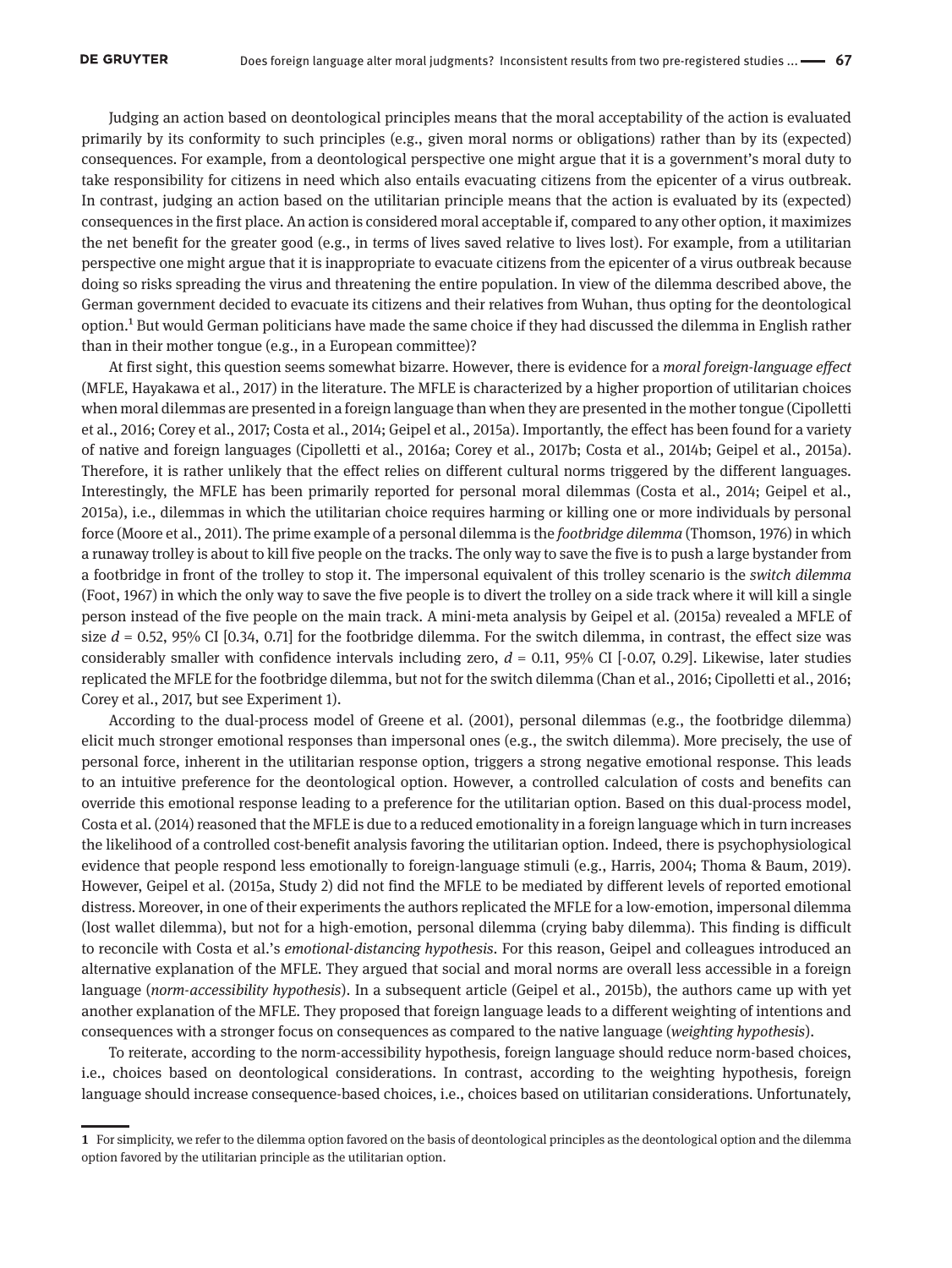the two predictions are not testable with standard moral dilemmas in which a decision for the deontological option implies the rejection of the utilitarian option, and vice versa. To address this confound present in standard moral dilemmas, Conway and Gawronski (2013) developed a process dissociation procedure (PDP) that allows to disentangle and to measure people's deontological and utilitarian inclinations. This procedure requires presenting participants with several dilemmas in two different versions each. The so-called *incongruent version* is the standard dilemma version as introduced above (e.g., the classical footbridge dilemma). Here the behavior at choice is acceptable from the utilitarian perspective but unacceptable from the deontological perspective (e.g., killing an innocent person in order to save five). In contrast, in the so-called *congruent version*, the behavior at choice is unacceptable from the deontological *and* the utilitarian perspective (e.g., killing an innocent person in order to save another one). Hence, a choice based on deontological considerations should always lead to an "unacceptable" judgment, irrespective of the dilemma version. In contrast, a choice based on utilitarian consideration should lead to an "unacceptable" judgment for congruent dilemmas but not for incongruent ones. The observed differences in the proportion of "unacceptable" judgments between the two dilemma versions thus reflect a person's utilitarian inclination. A person's deontological inclination, in contrast, is determined by the proportion of "unacceptable" judgments for the incongruent dilemmas divided by the proportion of "unacceptable" judgments for the congruent dilemmas that cannot be explained by utilitarian inclinations.

Muda et al. (2017) were the first who used Conway and Gawronski's (2013) PDP to explore the underlying mechanisms of the MFLE. In line with previous studies, the authors compared moral dilemma choices between language groups (native language group: Polish; foreign-language group: English) for the incongruent dilemmas in a first step. With this traditional analysis, the authors did not find the MFLE. Yet subsequent data analyses with the PDP revealed lower deontological inclinations in the foreign-language group compared to the native-language group. Surprisingly, however, the same was true for participants' utilitarian inclinations. A later PDP study including other native and foreign languages and different question formats led to similar results (Hayakawa et al., 2017). Taken together, these findings indicate that people are less moral (i.e., less deontological *and* less utilitarian) in a foreign language. However, because the MFLE did not replicate in these studies, no conclusions can be drawn about its underlying mechanisms. Moreover, despite the advantages of the PDP over the traditional dilemma approach, both methods still share the following problem: they confound moral principles with general (in)action preferences (Crone & Laham, 2017; Gawronski et al., 2016). In the incongruent dilemmas the utilitarian option is always linked to an action (e.g., pushing a bystander from a footbridge) whereas the deontological option is always linked to inaction (e.g., not doing anything). Hence, if the action is judged as "acceptable", this judgment can reflect utilitarian inclinations or a general preference for action. Likewise, an "unacceptable" judgment can be based on deontological inclinations or a general preference for inaction. Accordingly, the MFLE could also be due to an increased action preference (or decreased inaction preference, respectively) in a foreign language.

To disentangle moral principles from general response preferences, Gawronski et al. (2017) introduced a multinomial processing tree model (see Erdfelder et al., 2009, for a review) tailored to moral dilemma judgments. This so-called *CNI* model is named after its three parameters, each of which represents a different component underlying moral judgments. The *C*-parameter represents people's sensitivity to consequences (i.e., their utilitarian inclinations), the *N*-parameter represents people's sensitivity to norms (i.e., their deontological inclinations), and the *I*-parameter reflects people's preference for inaction (or action, respectively). In order to estimate these parameters, the model requires judgments on four different versions of a moral dilemma (V1 to V4), which are defined by the following characteristics: V1) The described action violates a moral norm but the action benefits exceed the costs, V2) the action violates a moral norm and the action costs exceed the benefits, V3) the actions satisfies a moral norm and the action benefits exceed the costs, V4) the action satisfies a moral norm, but the action costs exceed the benefits. The CNI model's predictions are illustrated in Figure 1.

The model denotes that with probability *C*, moral judgments rely on people's sensitivity to consequences. This means that only actions with a net benefit are judged as acceptable (as in V1 and V3). If sensitivity to consequences does not underlie moral judgments (probability 1-*C*), people's sensitivity to norms drives these judgements with probability *N*. This means that only actions satisfying prescriptive moral norms are judged as acceptable (as in V3 and V4). Finally, if moral judgments are not based on a sensitivity to norms either (probability 1-*N*), the judgments rely on general (in)action preferences. In case of a preference for inaction over action (probability *I*), the described actions will be judged as unacceptable. In contrast, in case of a preference for action over inaction (probability 1-*I*), they will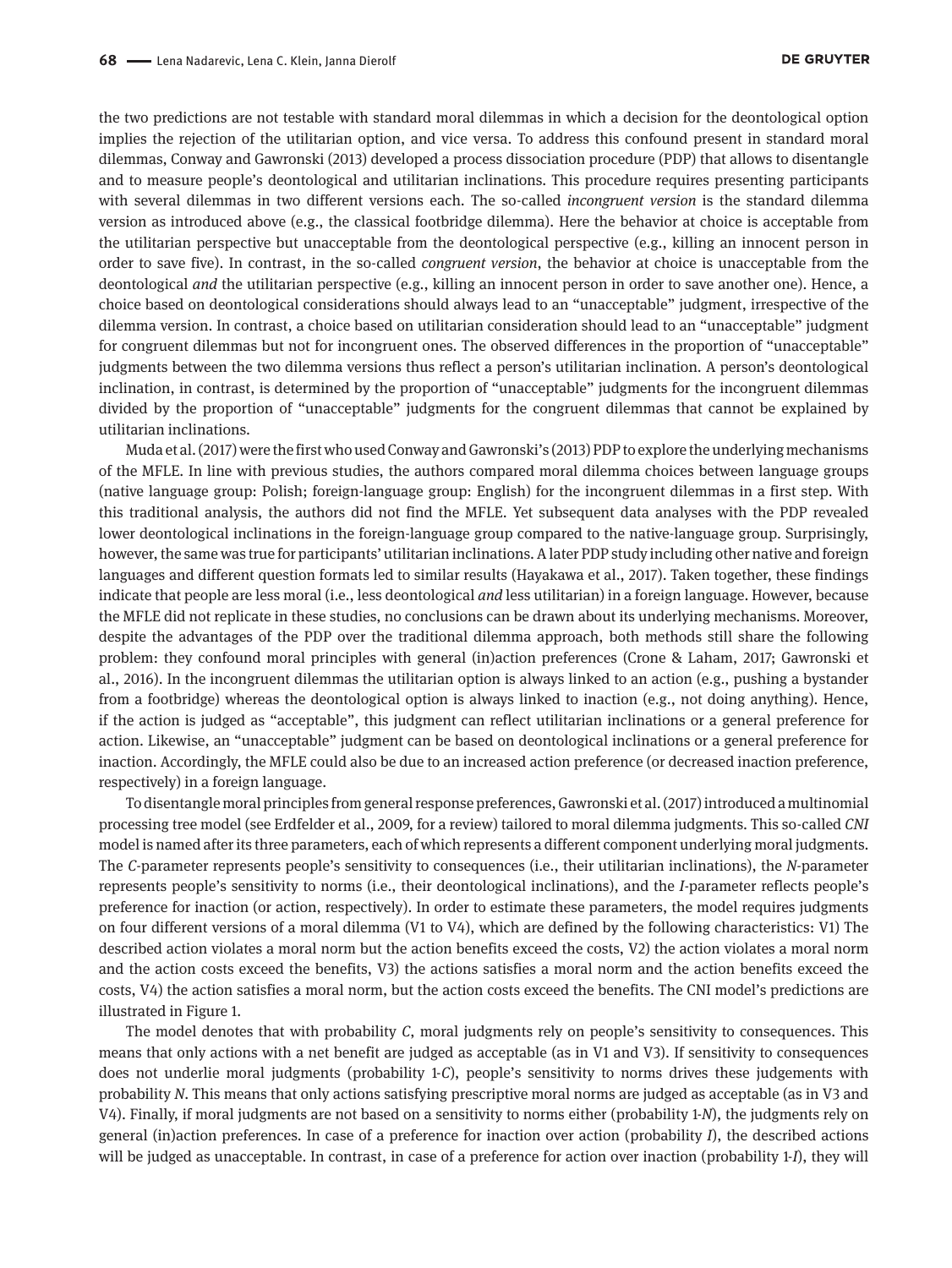

#### **Figure 1:** The CNI model of moral decision making.

*Note.* Graphical illustration of the CNI model by Gawronski et al. (2017). The processing tree on the left-hand side denotes different events that can underlie an observable response (i.e., action or inaction, respectively). The parameters attached to the branches of the tree reflect the event probabilities. The table on the right-hand side displays each predicted response, depending on the processing event (rows) and the dilemma version (columns).

be judged as acceptable. The absolute frequencies with which the actions in the different dilemma versions are judged as appropriate or inappropriate allow to estimate the parameters of the CNI model by multinomial modelling. For background information and a practical guide on multinomial processing tree modeling see, for example, Moshagen (2010) or Singmann and Kellen (2013).

The goal of this work was to use the CNI model to investigate foreign-language effects on moral dilemma judgments. More precisely, we aimed to test the dilemma specificity of the MFLE and to find out whether the MFLE is based on a) a reduced sensitivity to moral norms in the foreign language, b) an increased sensitivity to consequences in the foreign language, c) a reduced preference for inaction in the foreign language, or d) any combination of these three mechanisms. The two studies conducted were pre-registered and all data and materials are publicly available on the Open Science Framework (OSF;<https://osf.io/b2as9/>). For both studies, we will report how we determined our samples sizes, all data exclusions, all manipulations, and all measures.

# **2 Experiment 1**

In Experiment 1, we compared moral dilemma judgments across two groups of participants who were native speakers of German and had learned English as a foreign language. In the native-language group we presented all instructions and materials in German, whereas in the foreign-language group we presented them in English. Participants of both groups judged eight different dilemmas in four versions each (i.e., 32 dilemmas in total). Six of the eight dilemmas were taken from Gawronski et al. (2017). These dilemmas had been used by Gawronski and colleagues to validate their CNI model. However, at the time we planned our experiments, we were not aware of any MFLE studies that had used these dilemmas. For this reason, we chose to add the footbridge dilemma and the terrorist dilemma which had successfully produced a MFLE in previous studies (e.g., Corey et al., 2017).

Simultaneously with our project, Białek et al. (2019) also explored the MFLE with the CNI model. In their study, Polish participants either judged moral dilemmas in their native tongue or in one of four foreign languages (English, German, Spanish, or French). The dilemmas presented were the ones developed by Gawronski et al. (2017) for their CNI model. However, Białek et al. (2019) did not find the MFLE with these dilemmas. Moreover, their model-based analyses revealed findings similar to the ones of previous studies with the PDP (Hayakawa et al., 2017; Muda et al., 2017). That is, foreign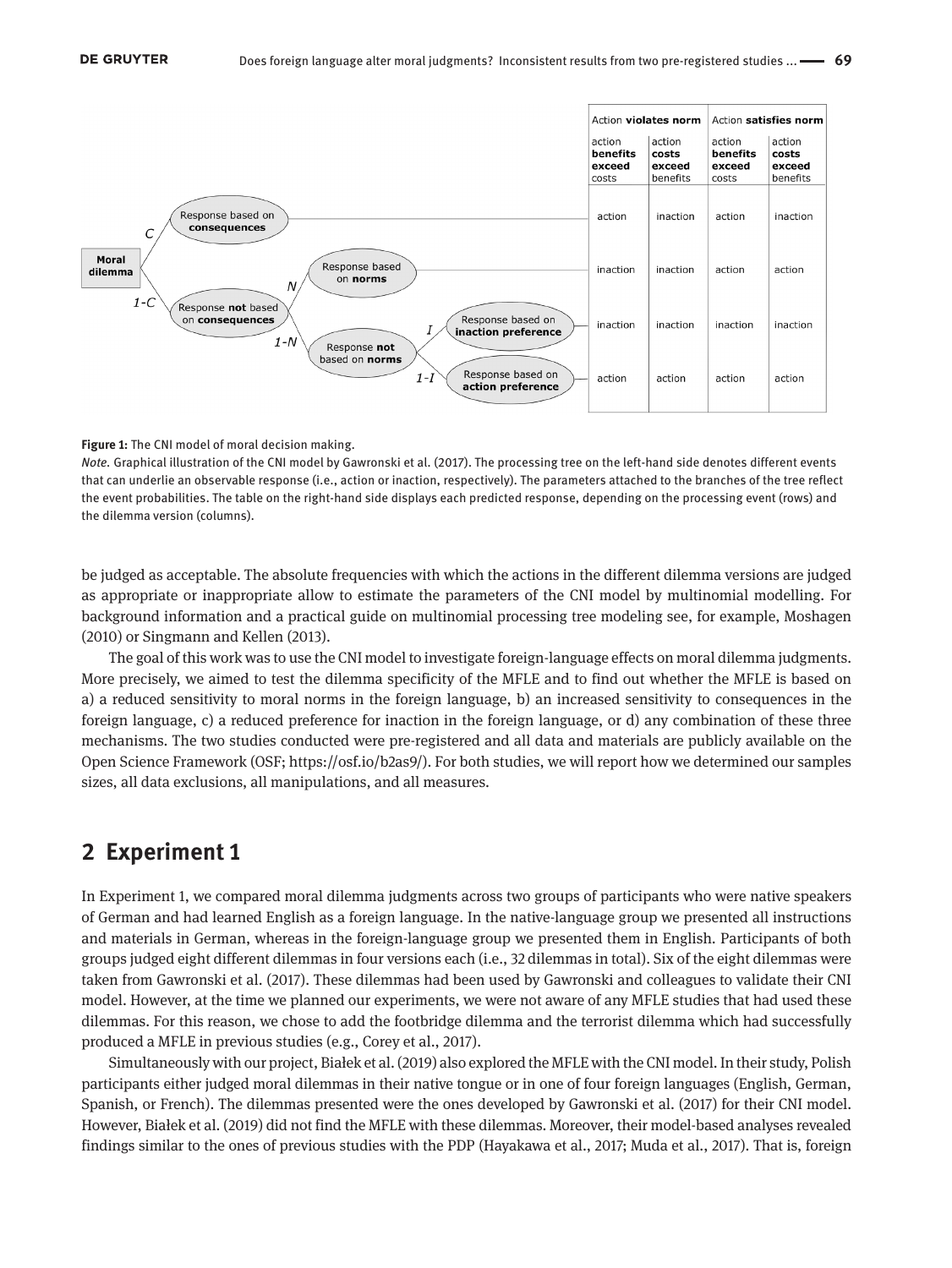language reduced participants' sensitivity to norms and their sensitivity to consequences. What is noticeable about the above-mentioned studies is that the dilemmas presented were mainly impersonal ones, i.e., dilemmas that do not involve personal force. Thus, possibly these studies could not replicate the MFLE because the effect primarily occurs with personal dilemmas. Moreover, the studies did not involve an objective measure of foreign-language proficiency. Research suggests that individuals who are highly proficient in the foreign language do not show the MFLE (Čavar & Tytus, 2018, but note that a control group was missing in this study). However, the fact that sensitivity to norms as well as sensitivity to consequences were lower in the foreign-language compared to the native-language conditions rather speaks against this explanation. In fact, the opposite may have been the case. Greater difficulty in understanding the dilemmas in the foreign language may have led to more random answers and thus "less moral" answers. In our experiments, we chose to not only assess language proficiency with self-report measures, but also with the LexTALE (Lemhöfer & Broersma, 2012), an objective measure of language proficiency. Moreover, following Chan et al. (2016), we implemented a comprehension test for the dilemmas to identify participants who did not understand the dilemma contents.

We preregistered Experiment 1 and its hypotheses on March, 5, 2018 with the template from AsPredicted.org on the Open Science Framework ([https://osf.io/3e4mz\)](https://osf.io/3e4mz). We predicted that we would replicate the MFLE with the footbridge and the terrorist dilemma (Hypothesis 1a). Because at the time of preregistration the study by Białek et al. (2019) had not been published yet, we were also optimistic to find the effect with Gawronski et al.'s (2017) dilemma set (Hypothesis 1b). In addition, we set up the following predictions for the CNI model analyses. If the MFLE relies on a reduced sensitivity to moral norms in the foreign language as compared to the native language, the CNI model's *N*-parameter will be reduced in the foreign-language condition (Hypothesis 2a). In contrast, if the MFLE relies on an increased sensitivity to consequences in the foreign language as compared to the native language, the *C*-parameter will be increased in the foreign-language condition (Hypothesis 2b). Finally, if the MFLE relies on a reduced preference for inaction in the foreign language as compared to the native language, the *I*-parameter will be reduced in the foreign language condition (Hypothesis 2c). Note that hypotheses 2a, 2b, and 2c are not mutually exclusive, as several mechanisms may underlie the MFLE.

### **2.1 Method**

#### **2.1.1 Participants**

We aimed for a target sample size of 80 participants. A power-analysis with G\*Power (Faul et al., 2009) indicated that with this sample size, a  $\chi^2$ -test (df = 1,  $\alpha$  = .05) would have a power of .80 to detect a medium size MFLE of  $w \ge 0.31$  for a single dilemma and a small MFLE of *w* ≥ .11 for an aggregated analysis of the eight dilemmas in their standard form (V1). We did not perform a power analysis for the CNI-model analyses. This is because at the time we planned Experiment 1, we were not aware of any CNI-model study on the MFLE from which we could have used the values as benchmark for this analysis.

Participants were recruited from March 12 to 16, 2018 at the University of Mannheim, Germany. A total of 79 participants completed the experiment. However, in line with our pre-registered exclusion criteria, we excluded 15 participants for the following reasons (two of which applied concurrently to one participant): non-native German speaker (*n* = 1), declaration of non-serious participation (*n* = 1), accuracy below 50% in the comprehension test (*n* = 3). Moreover, as the MFLE seems to be smaller for individuals that are highly proficient in the foreign language (e.g., Corey et al., 2017), we followed Costa et al. (2014) and excluded participants who had spent more than ten months in an English-speaking country  $(n = 11)$ . We had also preregistered to exclude participants who rated their English proficiency as mother tongue or who indicated to have a parent whose native language was English. However, the latter two criteria did not apply to any participant. Thus, the final sample comprised 64 native German speakers (51 female, 13 male) most of which were psychology students (92%). The age of the participants ranged from 18 to 28 years (*M* = 22.0, *SD* = 2.9). Demographic information by condition is provided in the Appendix (see Table A1).<sup>2</sup>

**<sup>2</sup>** Six participants of the final sample failed a one-item attention check. We did not exclude these participants, because a) this had not been specified in the pre-registration, and b) the main pattern of results remained the same with and without these participants.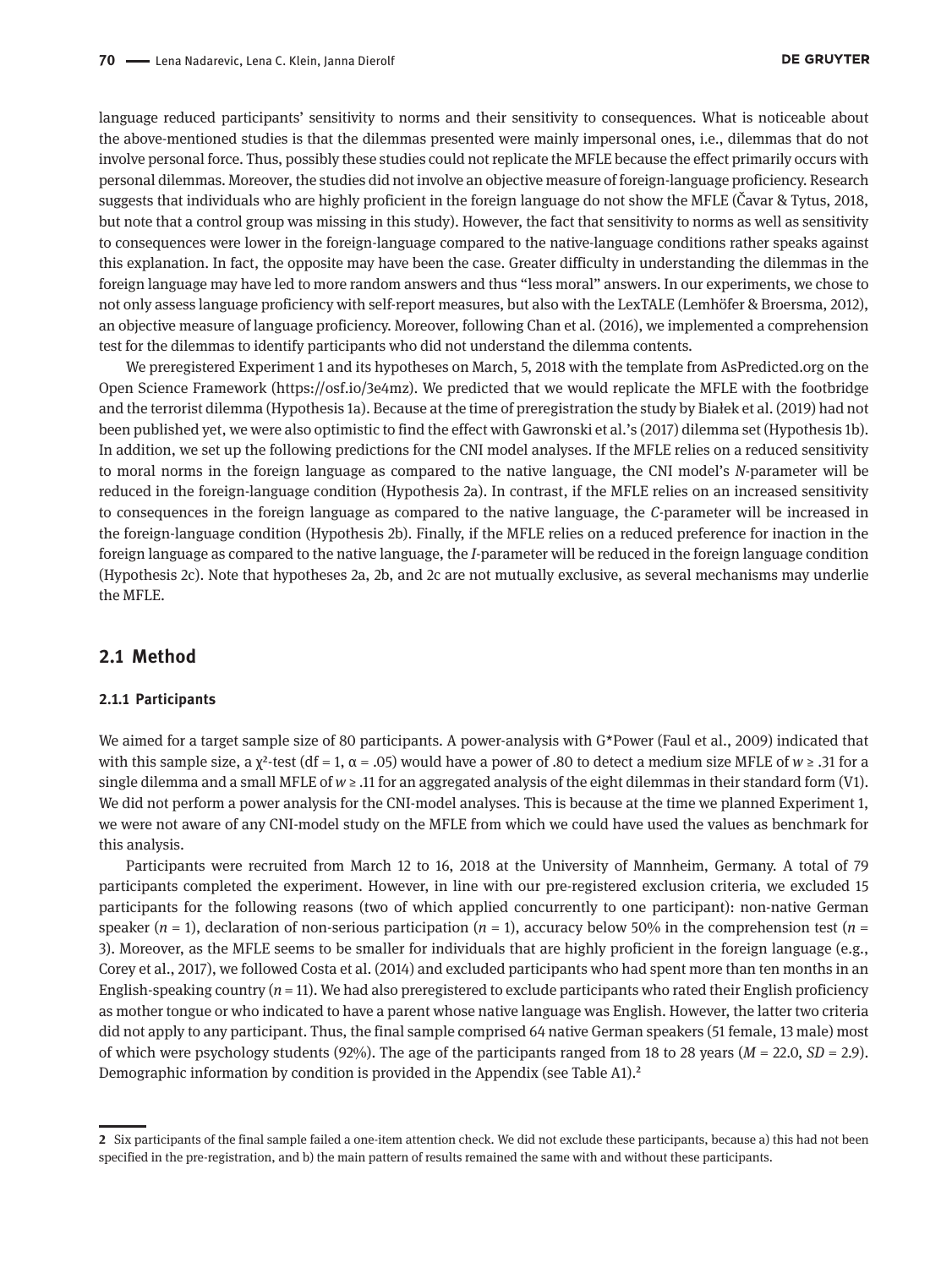**Table 1:** Summary of the moral dilemmas presented in Experiment 1.

| <b>Dilemma</b>          | <b>Summary</b>                                                                                                                                                                                                                                                                                                                                   |
|-------------------------|--------------------------------------------------------------------------------------------------------------------------------------------------------------------------------------------------------------------------------------------------------------------------------------------------------------------------------------------------|
| Abduction               | As your country's president, you have to decide whether to veto the payment of a ransom of one million dollars for<br>a kidnapped journalist to a guerilla group because this money will eventually be used to kill many other people.                                                                                                           |
| Transplant              | As the surgeon of a small hospital, you have to decide whether to terminate the life support of a patient who<br>is unlikely to wake up again in order to use his organs to save five people injured in a car accident who would<br>otherwise die from their injuries.                                                                           |
| Torture                 | As a member of a special police department, you have to decide whether to use illegal interrogation techniques<br>such as torture on a man accused of having kidnapped several children in order to find the kidnapped children in<br>time and save them from dehydration.                                                                       |
| <b>Assisted Suicide</b> | As a doctor, you have to decide whether to give a fatally ill patient the lethal medicine he has been asking for in<br>order to end his terrible pain.                                                                                                                                                                                           |
| Immune Deficiency       | As the director of a hospital in a developing country, you have to decide whether to give medicine to a foreign<br>student who caught a rare virus that is highly contagious and deadly to seniors and children. Due to a chronic<br>immune deficiency, the student would die from the side effects of the medicine, but not die from the virus. |
| Vaccine                 | As a doctor in an area that suffers from an outbreak of a highly contagious virus, you have to decide whether to<br>use a vaccine that would help preventing the spread of the virus but kill several people due to its severe side-<br>effects.                                                                                                 |
| Footbridge              | As a bystander on a footbridge, you have to decide whether to push a large, strange man off the bridge in front<br>of an out-of-control train, causing the man's death, in order to prevent the train from killing five workmen on the<br>tracks.                                                                                                |
| <b>Terrorist</b>        | As a negotiator you have to decide between the following options dictated by a group of terrorists who have<br>captured a group of six tourists. Either you yourself shoot one of the tourists and the other five will be released, or<br>the terrorists will release one tourist and kill the other five.                                       |

*Note.* All summaries of the dilemmas refer to the standard dilemma version (V1)

#### **2.1.2 Materials**

We used eight different dilemmas in four versions each. Six of the eight dilemmas were taken from Gawronski et al. (2017), who had listed their dilemmas in English and German in the supplementary material of their article. We slightly modified the wording of these CNI-model dilemmas to ensure perfect comparability of the dilemmas between languages. The dilemmas captured the following topics: abduction, transplant, torture, euthanasia, immune deficiency, and vaccine. In addition, we used the footbridge dilemma (Thomson, 1976) and the terrorist dilemma (Corey et al., 2017, adapted from Greene et al., 2001). For both personal dilemmas, previous studies had found the MFLE (e.g., Corey et al., 2017; Geipel et al., 2015b; but see Muda et al., 2020).

We complemented the standard version of these dilemmas (V1: action violates norm, action benefits exceed action costs) by three additional versions that are required for a CNI model analysis (V2: action violates norm, action benefits do not exceed costs, V3: action satisfies norm, action benefits exceed action costs, V4: action satisfies norm, action benefits do not exceed action costs). One of the authors (LK) translated the dilemmas to German. The translations were then cross-checked by another author (LN). Finally, we assigned all moral dilemmas to four different sets. Each set contained eight thematically different dilemmas. Per set, each type of dilemma version (i.e., V1, V2, V3, or V4) was represented twice. Table 1 provides a short description of the standard version (i.e., V1) of each dilemma.

To check whether all participants had truly understood the presented dilemmas, we constructed a comprehension test. Similar to Chan et al. (2016), this test consisted of several multiple-choice questions, one question for each response alternative of a dilemma. To limit the length of the comprehension test, the questions only referred to the standard version (V1) of a dilemma. The comprehension test thus contained 16 multiple choice questions in total, i.e., two questions for each of the eight thematically different dilemmas. The multiple-choice questions involved four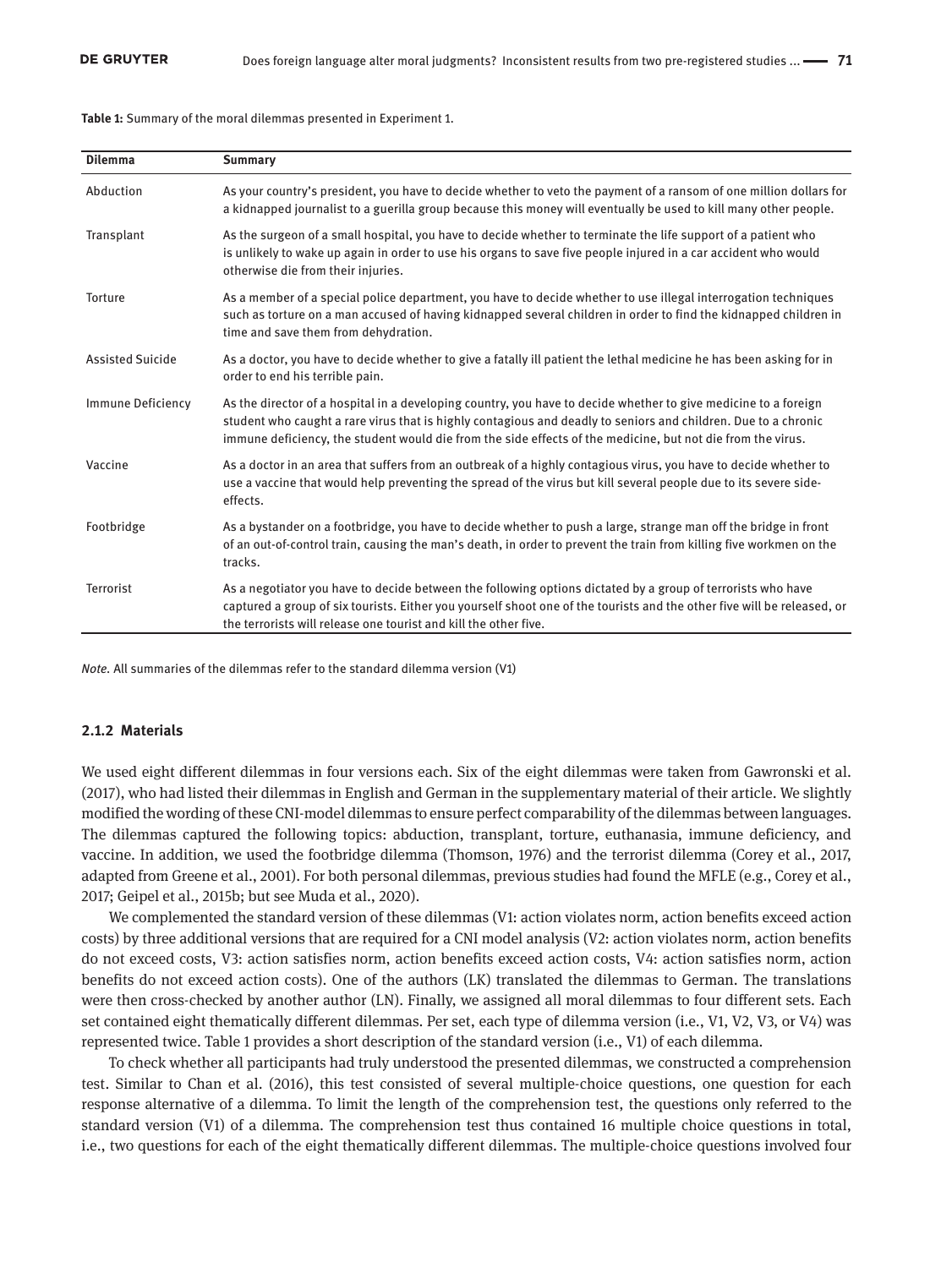**Table 2:** Comprehension test questions for the footbridge dilemma.

| Question |                                                                  | <b>Answer options</b> |                            |  |
|----------|------------------------------------------------------------------|-----------------------|----------------------------|--|
| 1.       | What will happen if you push the stranger onto the tracks?       | a.                    | The five workmen will die  |  |
|          |                                                                  | h.                    | The five workmen will live |  |
|          |                                                                  |                       | The stranger will die      |  |
|          |                                                                  | d.                    | The stranger will live     |  |
| 2.       | What will happen if you don't push the stranger onto the tracks? | a.                    | The five workmen will die  |  |
|          |                                                                  | h.                    | The five workmen will live |  |
|          |                                                                  |                       | The stranger will die      |  |
|          |                                                                  | d.                    | The stranger will live     |  |

response options of which either one or two were correct (see Table 2 for an example). All dilemmas and comprehension test questions are available at: <https://osf.io/b2as9/>.

In order to measure participants' English proficiency in the foreign-language condition, we used the *Lexical Test for Advanced Learners of English* (LexTALE, Lemhöfer & Broersma, 2012). The LexTALE is a lexical-decision task that consists of 40 words and 20 non-words. For each item, participants must decide whether it is an existing English word. The items are presented in a fixed order and the test does not involve a time constraint. We also used the German version of the LexTALE to measure participants' German proficiency in the native-language condition. According to Lemhöfer and Broersma (2012), LexTALE scores are comparable between the English and German test, thus allowing us to compare language proficiency between the two language conditions.

#### **2.1.3 Design**

The research design was a 2 (group: foreign language, native language)  $\times$  4 (dilemma version: V1, V2, V3, V4) mixed design with group manipulated between participants and dilemma version manipulated within participants. Moreover, four dilemma sets were counterbalanced across four experimental blocks by means of a Latin square. The dependent variable was the moral judgment that participants provided in response to each dilemma. Participants judged a described action as either "appropriate" or "inappropriate".

#### **2.1.4 Procedure**

The study took place in the laboratory. After providing informed consent, participants were randomly assigned to the native-language or foreign-language group. Depending on the group, the computer presented all instructions and materials in German or English. All participants were informed that they would see several short stories, some of which would appear similar, but differ in important ways. For this reason, participants were instructed to read all contents very carefully. Moreover, participants were told that their task was to judge the appropriateness of different actions described by the stories. Participants then judged 32 moral dilemmas that were presented in four sets assigned to four subsequent blocks. Before each new block, they were again reminded to read all contents very carefully. Moreover, participants had to take a short break of at least 30-sec after each block to stay focused. Each dilemma appeared on the screen until participants judged the moral appropriateness of the described action ("*yes, I find the action appropriate*" vs. "*no, I find the action inappropriate*").

Following the moral judgment phase, a lengthy text appeared on the screen that included an instruction to answer "very bad" on a mood item displayed below. In line with Gawronski et al. (2017), this item served as an attention check. Participants then answered the 16 comprehension test questions. Because this test was designed to check participants' reading comprehension and not their memory, the computer presented all V1-dilemmas for a second time. Each of these dilemmas appeared on the top of the screen together with two comprehension questions displayed below. Following the comprehension test, the foreign-language group evaluated their overall English proficiency (*beginner,*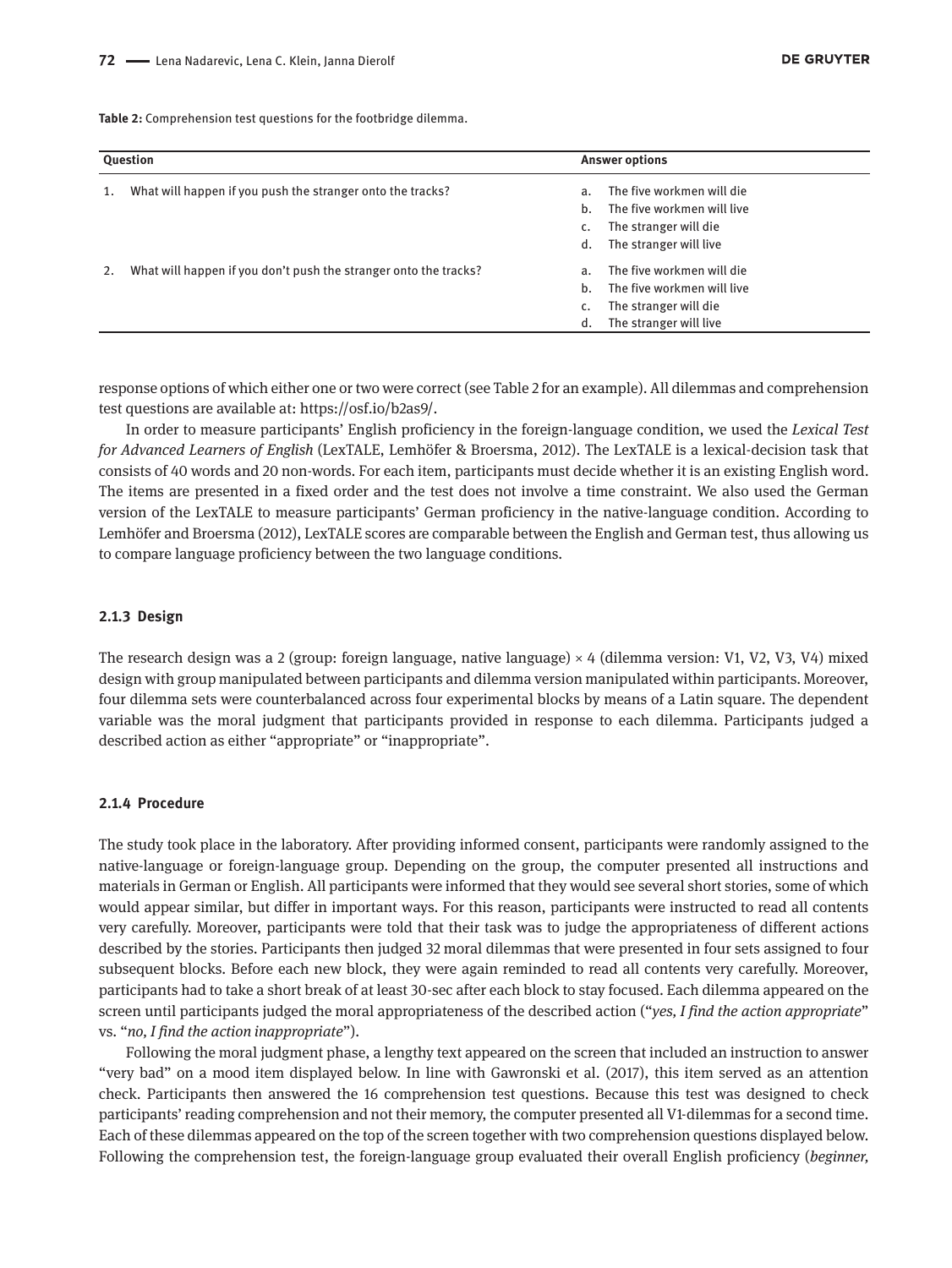

**Figure 2:** Results of a) the conventional analysis and b) the CNI analysis for the foreign-language group (English) and the native-language group (German) of Experiment 1.

*basic, conversational, fluent, close to native, mother tongue)* and rated their English skills on four different dimensions (oral production, written production, oral comprehension, and written comprehension) on a scale ranging from *very poor* (1) to *excellent* (7). Participants in this group also indicated whether they held an English certificate, whether one parent was a native English speaker, when they had started to learn English, and how many months they had spent in an English-speaking country (see Table A2 in the Appendix). They were also asked to indicate the number of moral dilemmas from the judgment phase they had difficulties understanding. Next, participants in both groups completed the LexTALE. The foreign-language group received the English test, and the native-language group received the German test. Finally, all participants were asked whether they had answered all questions seriously and whether they had been distracted at any point during the experiment.

## **2.2 Results**

We had pre-registered the following analyses: 1) conventional dilemma analyses with  $\chi^2$ -tests, 2) analyses with the PDP approach, 3) multinomial CNI model analyses, and 4) secondary analyses testing the robustness of our findings.

#### **2.2.1 Conventional analyses**

To test for an overall MFLE across dilemmas, we analyzed the dilemma choices for the V1-dilemmas only. The V1-dilemmas are characterized by a proscriptive norm and action benefits larger than action costs. This corresponds to the standard dilemma version that has been used by most prior MFLE studies (e.g., Costa et al., 2014; Geipel et al., 2015b). In a first step, we computed the proportion of "utilitarian choices" across all V1-dilemmas separately for the two experimental groups. Surprisingly, this proportion of utilitarian choices was slightly higher in the native-language group than in the foreign-language group (see Figure 2a), albeit not significantly,  $\chi^2(1) = 1.80$ ,  $p = .180$ ,  $φ = .06$ , 95% CI [.00, .15]. In a second step, we repeated this analysis on the item level. However, again, we did not find the predicted MFLE for any of the eight dilemmas, χ²s(1) ≤ 2.77, *p*s ≥ .096, φs ≤.21. Moreover, only one dilemma, the torture dilemma, showed a descriptive pattern in the expected direction (see Table 3). Hence, unlike predicted by Hypotheses 1a and 1b, we neither replicated the MFLE for the footbridge dilemma or the terrorist dilemma nor for any of the six CNI-model dilemmas.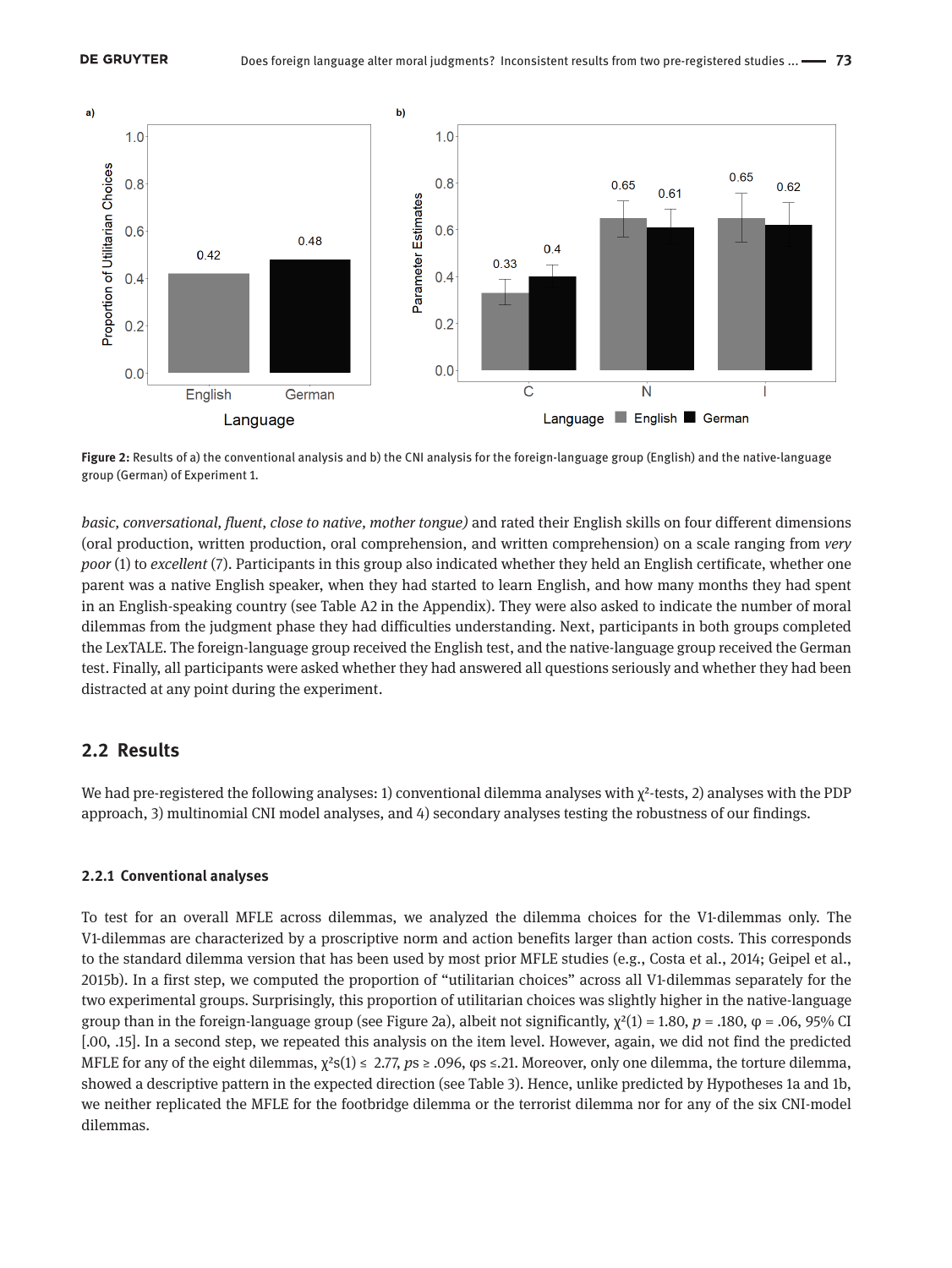| <b>Dilemma</b>          | <b>English</b> | German | $\chi^2$ test (df = 1)    | <b>ω</b> with .95 CI |
|-------------------------|----------------|--------|---------------------------|----------------------|
| Abduction               | .61            | .64    | $x^2 = 0.07$ , $p = .795$ | $.03$ [.00, .26]     |
| Transplant              | .25            | .28    | $x^2 = 0.06$ , $p = .803$ | $.03$ [.00, .26]     |
| Torture                 | .71            | .56    | $x^2 = 1.69, p = .193$    | $.16$ [.00, .41]     |
| <b>Assisted Suicide</b> | .75            | .83    | $x^2 = 0.68$ , $p = .411$ | $.10$ [.00, .35]     |
| Immune Deficiency       | .14            | .28    | $x^2 = 1.68$ , $p = .195$ | $.16$ [.00, .41]     |
| Vaccine                 | .54            | .61    | $x^2 = 0.37$ , $p = .545$ | $.08$ $[.00, .32]$   |
| Footbridge              | .04            | .17    | $x^2 = 2.77$ , $p = .096$ | $.21$ [.00, .45]     |
| Terrorist               | .32            | .47    | $x^2 = 1.48$ , $p = .223$ | $.15$ $[.00, .40]$   |

Table 3: Proportion of utilitarian choices for the standard version (V1) of each dilemma as a function of language (English = foreign language; German = native language) in Experiment 1.

#### **2.2.2 Process dissociation analyses**

Next, we calculated participants' utilitarian inclinations (*U*) and their deontological inclinations (*D*) based on the PDP approach suggested by Conway and Gawronski (2013):

*(1)*  $U = p$ (inappropriate/congruent) –  $p$ (inappropriate/incongruent)

*(2) D* = *p*(inappropriate/incongruent)/(1-*U*)

In line with Gawronski et al. (2017) we only included the responses for the proscriptive, incongruent dilemmas (V1 dilemmas) and the proscriptive, congruent dilemmas (V2 dilemmas) to calculate *U* and *D*. That is, responses to the prescriptive dilemmas (V3 and V4) were not considered in the following analyses. Additionally, we excluded one participant who had a *U*-parameter of 1, because it is not possible to calculate *D* in this case. Because *U* and *D* have different ranges, we *z*-standardized both parameters for the following analyses (see Conway & Gawronski, 2013). Unlike Muda et al. (2017), we did not find a significant difference in *U* between the native-language group (*M* = 0.06, *SD* = 1.06) and the foreign-language group (*M* = -0.08, *SD* = 0.93), *t*(61) = 0.56, *p* = .574, *d* = 0.14, 95% CI [-0.35, 0.64]. Moreover, there was also no significant difference in *D* between groups,  $t(61) = 1.22$ ,  $p = .226$ ,  $d = 0.31$ , 95% CI [-0.19, 0.81]. However, on the descriptive level, *D* was higher in the foreign-language group  $(M = 0.17, SD = 0.73)$  than in the native-language group (*M* = -0.14, *SD* = 1.16), which is at odds with the pattern of results obtained by Muda and colleagues as well as with the norm-accessibility hypothesis of the MFLE.

#### **2.2.3 CNI model analyses**

Finally, we analyzed moral judgments with the CNI model to test whether language influenced participants' sensitivity to norms (Hypothesis 2a), sensitivity to consequences (Hypothesis 2b), and their general preference for inaction versus action (Hypothesis 2c). This analysis included all moral judgments, i.e., judgments on all four versions of each dilemma. The model for the aggregate data fit the data well,  $G<sup>2</sup>(2) = 0.38$ ,  $p = .829$ . Parameter estimates are displayed in Figure 2b. Descriptively, participants' sensitivity to consequences was smaller in the foreign language compared to the native language. However, this difference was not statistically significant, Δ*G²*(1) = 3.43, *p* = .064. Likewise, language neither affected participants' sensitivity to norms, Δ*G²*(1) = 0.36, *p* = .547, nor their general preference for inaction versus action, Δ*G²*(1) = 0.18, *p* = .674. Both language groups showed a preference for inaction as indicated by *I*-parameters significantly larger than .50,  $\Delta G$ <sup>2</sup>s(1) ≥ 6.43, *p* ≤ .011.

We also fit the CNI model separately to each of the eight different dilemmas. The model provided a good fit to all data sets,  $G^2s(2) \le 4.33$ ,  $p \ge 115$ . However, as parameter estimates were based on a smaller amount of data when fitting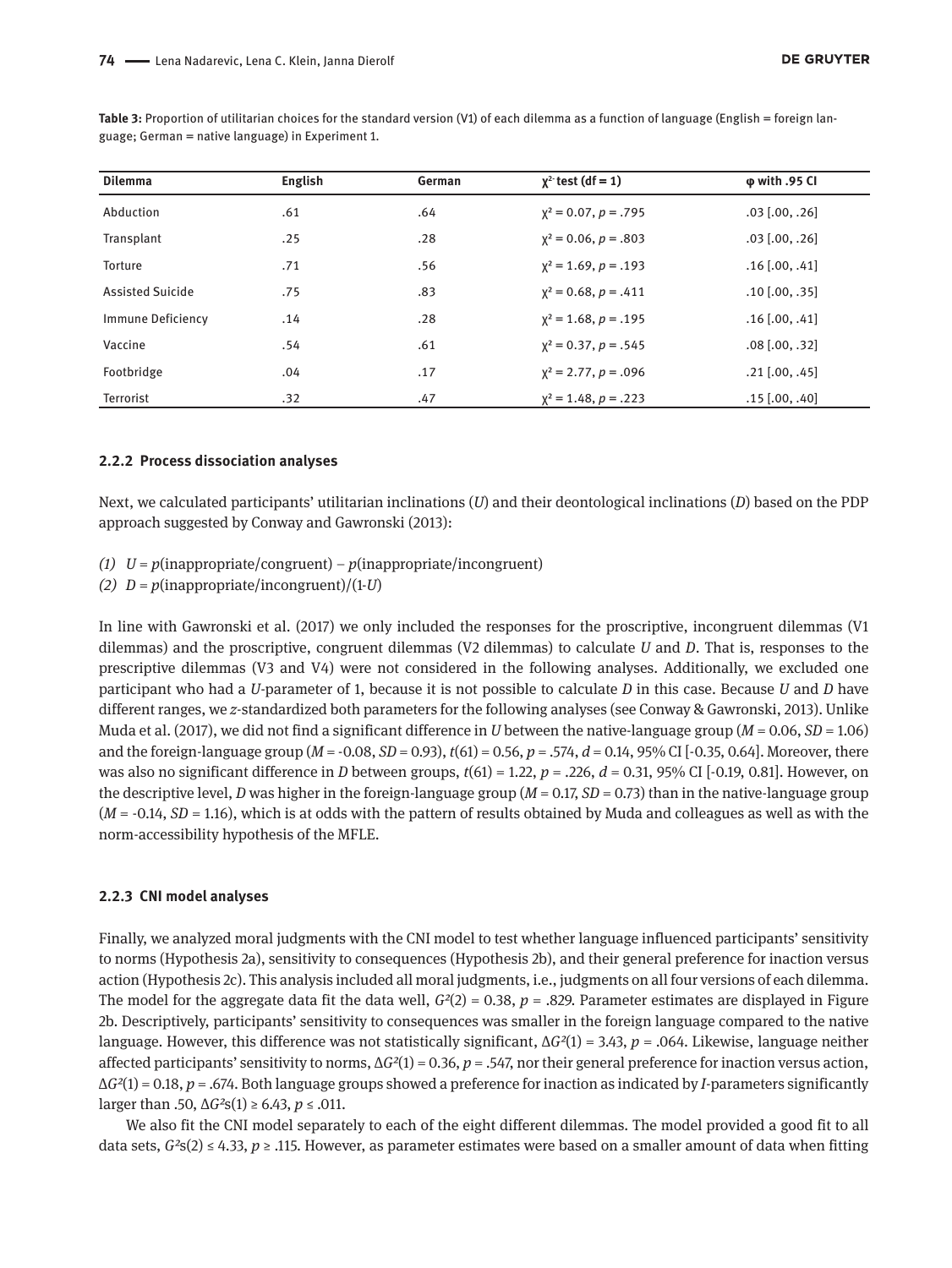the model per dilemma, the estimates were quite unreliable as indicated by relatively large confidence intervals (see Table A3 in the Appendix for parameter estimates per dilemma). Thus, it is not surprising that, with few exceptions, parameters did not differ significantly between language groups. The only significant differences were the following: The *C*-parameter was significantly smaller in the foreign-language group compared to the native language group in the abduction dilemma, Δ*G²*(1) = 9.75, *p* = .002, as well as in the footbridge dilemma Δ*G²*(1) = 4.20, *p* = .040. Regarding the *N*-parameter, we again observed significant differences in the abduction dilemma, with a smaller parameter estimate in the foreign-language group compared to the native language group,  $\Delta G^2(1) = 4.66$ ,  $p = .031$ . In contrast, the reverse was true for the transplant dilemma for which the *N*-parameter was significantly larger in the foreign-language group compared to the native-language group,  $Δ<sup>2</sup>(1) = 5.23$ ,  $p = .022$ . Finally, there were no significant group differences in the *I*-parameter.

Note that based on the multiple parameter comparisons made, the reported significant differences on the item level should be interpreted with caution. This is especially the case as Gawronski et al. (2020) recently expressed concerns about the construct validity of the abduction dilemma, which accounted for two of the four reported significant effects that we observed on the item level. More relevant than statistical significance, however, is that we found large variations of the data pattern across dilemmas, both in terms of the magnitude of the three model parameters and in terms of the direction of descriptive group differences. These differences suggest that it is reasonable to estimate parameters separately for individual dilemmas instead of estimating parameters based on the aggregate data. In fact, parameter heterogeneity violates an underlying assumption of MPT modeling and thus can lead to biased parameter estimates as well as biased statistical inferences (e.g., Klauer, 2006; Matzke et al., 2015).

#### **2.2.4 Secondary analyses**

In the pre-registration we had also indicated to compare the data of a comprehension test between language groups to make sure that participants in the foreign-language group did not experience more difficulties in understanding the moral dilemmas than participants in the native-language group. The number of correctly answered comprehension-test questions was relatively high and very similar between the native-language group (*M* = 13.7, *SD* = 1.9) and the foreignlanguage group (*M* = 13.1, *SD* = 2.4), *t*(62) = 1.16, *p* = .250, *d* = 0.29, 95% CI [-0.21, 0.79]. In addition, we had specified that if we do not find the MFLE for any dilemma, we will have a closer look at participants' language proficiency as measured by the LexTALE. Doing so is important to rule out the possibility that participants were equally proficient in German and English. However, this was not the case. Language proficiency was significantly higher in the native language (German LexTALE score: *M* = 89.8, *SD* = 3.8) than in the foreign language (English LexTALE score: *M* = 72.5, *SD* = 9.7), *t*(33.59) = 8.92,  $p < .001$ ,  $d = 2.35$ , 95% CI [1.51, 2.97]. The absence of the MFLE can thus not be attributed to equivalent language proficiencies. Finally, we tested the robustness of our findings when excluding six further participants (three in each language group) who had failed the one-item attention check. However, even with this more stringent criterion, the data pattern and significance level of our analyses remained essentially the same. In fact, group differences were even smaller on the descriptive level. A detailed description of the results is provided on the OSF ([https://osf.io/w8zma/\)](https://osf.io/w8zma/).

### **2.3 Discussion**

Experiment 1 failed to replicate the MFLE, both when analyzing moral judgments across dilemmas and when analyzing the judgments separately for each dilemma. This was the case even for the footbridge dilemma and the terrorist dilemma, two personal dilemmas for which the effect had previously been reported. What is more, we also did not find systematic differences in the CNI model parameters between language groups. When fitting the model per dilemma, parameter estimates varied drastically between the eight presented dilemmas. Yet for the few dilemmas for which we observed significant parameter differences between language groups the data pattern was inconsistent.

One criticism that can be raised against Experiment 1 is that the different dilemma versions varied within participants, in line with other CNI model studies. This resulted in a large number of moral dilemmas per participant (viz. 32 dilemmas in total) which may have fostered inattention to important details of the dilemmas. Moreover, there is empirical evidence that moral judgments are susceptible to sequence effects. For example, Wiegmann et al. (2012)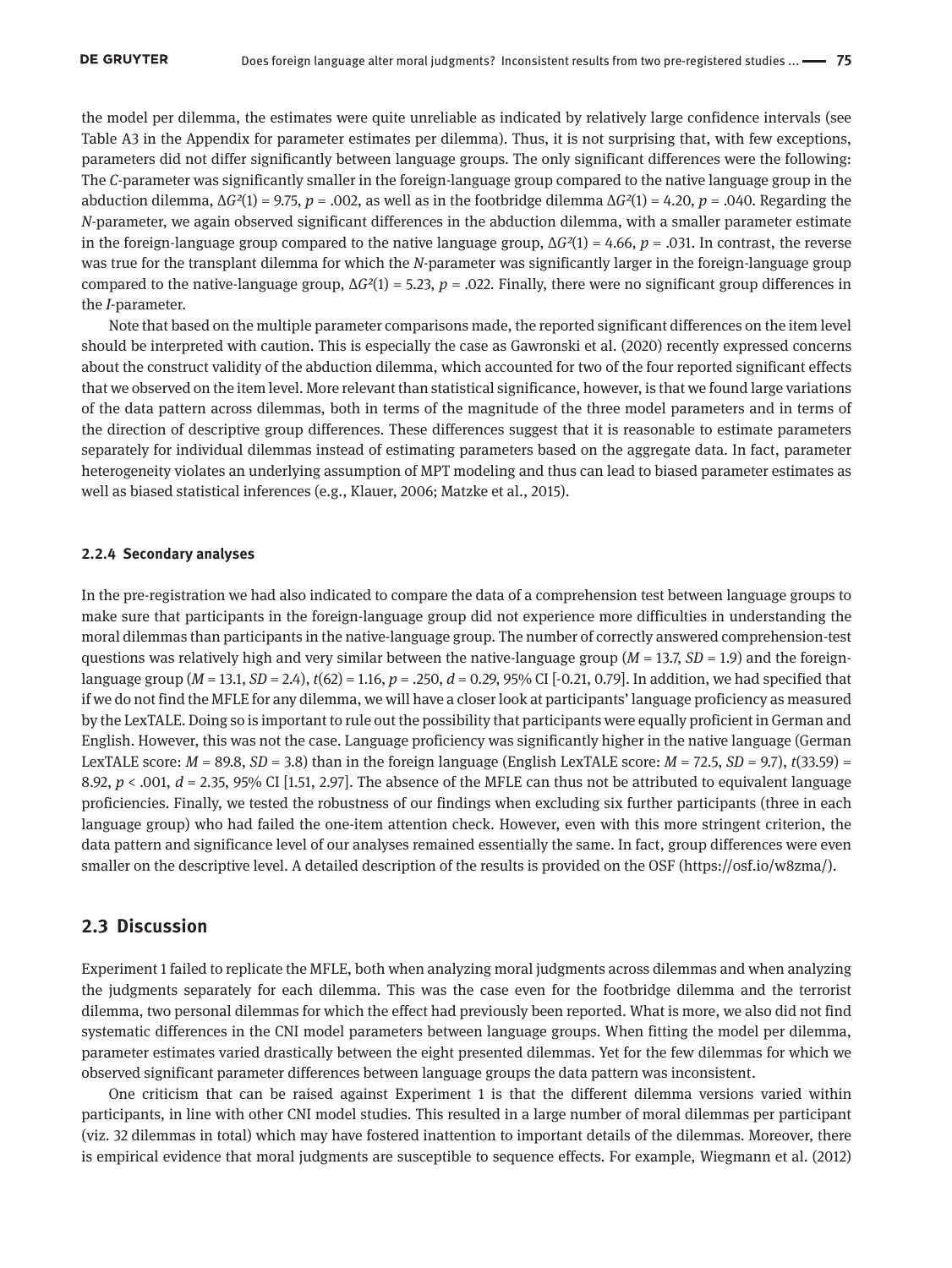observed that when the footbridge dilemma preceded the switch dilemma, the action in the latter was considered less appropriate than usual. Furthermore, the authors showed that sequence effects were stronger for similar dilemmas. Although it is unclear whether and to what extent sequence effects contributed to the findings of Experiment 1, it is striking that the proposed MFLE also did not occur in other studies that manipulated different versions of the same dilemma within subjects (Białek et al., 2019; Hayakawa et al., 2017; Muda et al., 2017).

What is also critical about Experiment 1 is that the final sample size  $(n = 64)$  was smaller than the target size  $(n)$ = 80). In fact, a post-hoc power analysis indicated a power of .70 (instead of .80) to detect a MFLE of *w* ≥ .31 when analyzing the data of a single dilemma. This relatively low power for the dilemma-wise analysis, however, cannot explain why only one out of eight dilemmas showed a data pattern in the expected direction. What is more, even when relaxing the exclusion criteria so that our analyses comprised a larger sample, we did not find a MFLE for any dilemma. More precisely, as the exclusion of participants who had spent more than ten months in an English-speaking country can be criticized for being arbitrary, we repeated our conventional analyses without this exclusion. This increased the sample size to  $n = 74$ . The only notable difference in results was a significant language effect on moral judgments for the footbridge dilemma,  $\chi^2(1) = 4.25$ ,  $p = .039$ ,  $\varphi = .24$ , 95% CI [.00, .47]. Importantly, however, this effect did not reflect the MFLE but the opposite pattern, i.e., a higher proportion of utilitarian choices in the native-language group (0.17) than in the foreign-language group (0.03). Finally, it is worth noting that our test on the aggregate data of all V1-dilemmas was sensitive enough to reliably detect a considerably smaller MFLE ( $n = 64$ ,  $1-\beta = .99$ ,  $w \ge .19$ ). Thus, it is rather unlikely that the null effect for the MFLE on the aggregate level is due to insufficient power, at least if assuming that the MFLE is not so small as to be essentially meaningless in real-world contexts.

# **3 Experiment 2**

Experiment 2 aimed to address the limitations of Experiment 1 raised above. For this reason, we implemented the following main changes. First, we varied the different dilemma versions between subjects instead of within subjects. Second, each participant only had to judge four dilemmas. Finally, we collected a much larger sample to account for the different experimental design and to increase the sensitivity of our statistical tests. Experiment 2 was preregistered on March 20, 2019 with the template from AsPredicted.org on the Open Science Framework (<https://osf.io/tdwvr>).

## **3.1 Method**

#### **3.1.1 Participants**

We aimed for a target sample size of 120 participants in each dilemma version condition, i.e., 480 in total. A poweranalysis with G\*Power (Faul et al., 2009) indicated that with this sample size, a  $\chi^2$ -test (df = 1,  $\alpha$  = .05) will have a power of .80 to detect a MFLE of size *w* ≥ .26 for a single dilemma and *w* ≥ .13 for an aggregated analysis of all four dilemmas in their standard form (V1).<sup>3</sup> Participants were recruited between March 24, and April 8, 2019 via social media and mailing lists for the web-based study. Because we expected a large number of data exclusions and did not want to miss the target sample size as in Experiment 1, we recruited as much participants as possible in the specified time frame. We did not apply a sample-based stopping rule and did not run any interim analyses.

A total of 673 participants completed the experiment. However, in line with our pre-registered exclusion criteria, we excluded 168 participants for the following reasons, some of which were concurrent: non-native German speaker (*n* = 22), accuracy below 50% in the comprehension test (*n* = 37), declaration of non-serious participation (*n* = 9), self-rated English proficiency as mother tongue or parent whose native language is English  $(n = 12)$ , failure to pass the one-item attention check  $(n = 114)$ . We had added the latter criterion because Experiment 2 was conducted as a web-based study and we only wanted to include participants who focused on the study. In contrast, we no longer excluded participants

**<sup>3</sup>** By mistake, we had calculated the sensitivity of the  $\chi^2$ -test based on 60 (instead of 120) participants per dilemma version in the preregistration. The sensitivity analysis described above is the correct analysis.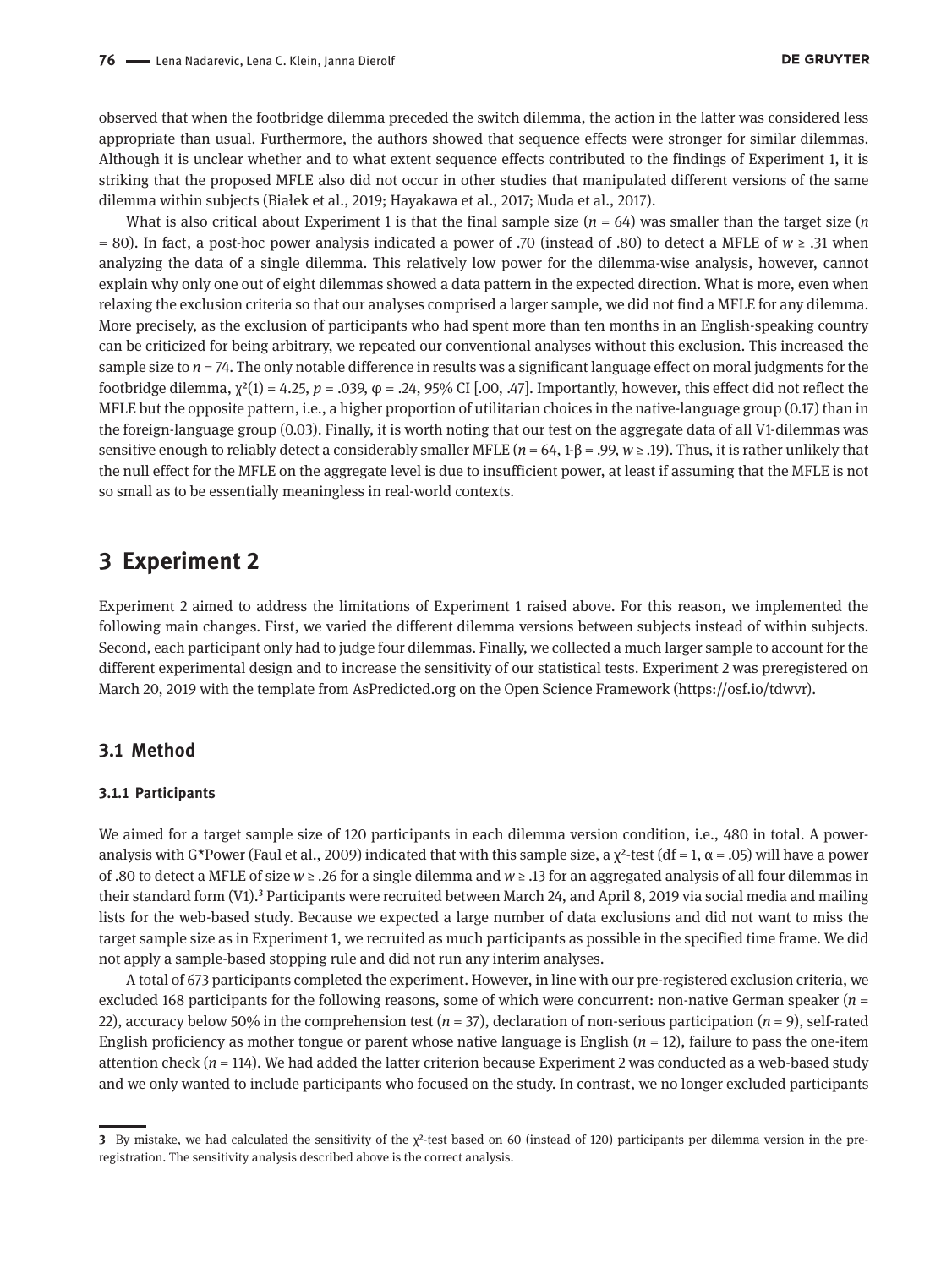who had spent more than ten months in an English-speaking country. We had dropped this criterion because—as already noted in the discussion of Experiment 1—it can be criticized for being arbitrary. The final sample comprised 505 native-German speakers (340 female, 156 male, and 9 diverse). More than half of the participants (65%) were students. The age of the participants ranged from 18 to 70 years (*M* = 27.6, *SD* = 9.7). Demographic information by condition is provided in the Appendix (see Table A1).

#### **3.1.2 Materials**

We selected four dilemmas from Experiment 1. Two dilemmas (immune deficiency, torture) were original CNI model dilemmas, the other two dilemmas (footbridge, terrorist) were dilemmas for which the MFLE had been reported at least once. We adapted some phrases of the selected dilemmas for the following reasons. First, we aimed at replacing words that are potentially unfamiliar to non-native English speakers with more familiar words. Second, we aimed at matching the dilemmas of both language versions as closely as possible. Because the four dilemma versions were manipulated between participants, all comprehension-test questions were adapted to the dilemma version of the respective group. All dilemmas and comprehension-test questions of Experiment 2 are available at:<https://osf.io/4qg3c/>

#### **3.1.3 Design**

The design was again a 2 (group: foreign language, native language) × 4 (dilemma version: V1, V2, V3, V4) design. Unlike in Experiment 1, both factors were manipulated between participants.

#### **3.1.4 Procedure**

The procedure was the same as in Experiment 1, except for the following changes: The experiment was implemented as a web-based study. In the moral-judgment phase, each participant saw only four dilemmas, each of which appeared in the same dilemma version, depending on the dilemma version group. The order of the four dilemmas was counterbalanced according to a Latin square. The questions of the comprehension test matched the respective dilemma version and appeared in the same order as the dilemmas in the moral-judgment phase. Subsequently, participants performed the LexTALE in the language version of their respective group. Unlike in Experiment 1, participants of both language groups were then asked several questions about their English skills (overall proficiency, ratings on the dimensions oral production, written production, oral comprehension, and written comprehension) and about their English learning background (whether one of their parents was a native English speaker, at which age they had started to learn English, how many months they had spent in an English-speaking country). Moreover, at the end of the experiment participants of both language groups were asked whether they had been familiar with any of the presented moral dilemmas.

### **3.2 Results**

We had pre-registered the following analyses: 1) conventional dilemma analyses with  $\chi^2$ -tests, 2) multinomial CNI model analyses, and 3) secondary analyses testing the robustness of our findings.

#### **3.2.1 Conventional analyses**

Similar to Experiment 1, we first compared the proportion of "utilitarian choices" between language groups. For better comparability with prior MFLE studies, this analysis was restricted to the V1-dilemma group  $(n = 124)$ . As illustrated in Figure 3a, the proportion of utilitarian choices in response to the V1 dilemmas was slightly higher in the foreignlanguage group than in the native-language group. Thus, the pattern of results was in the predicted direction. But this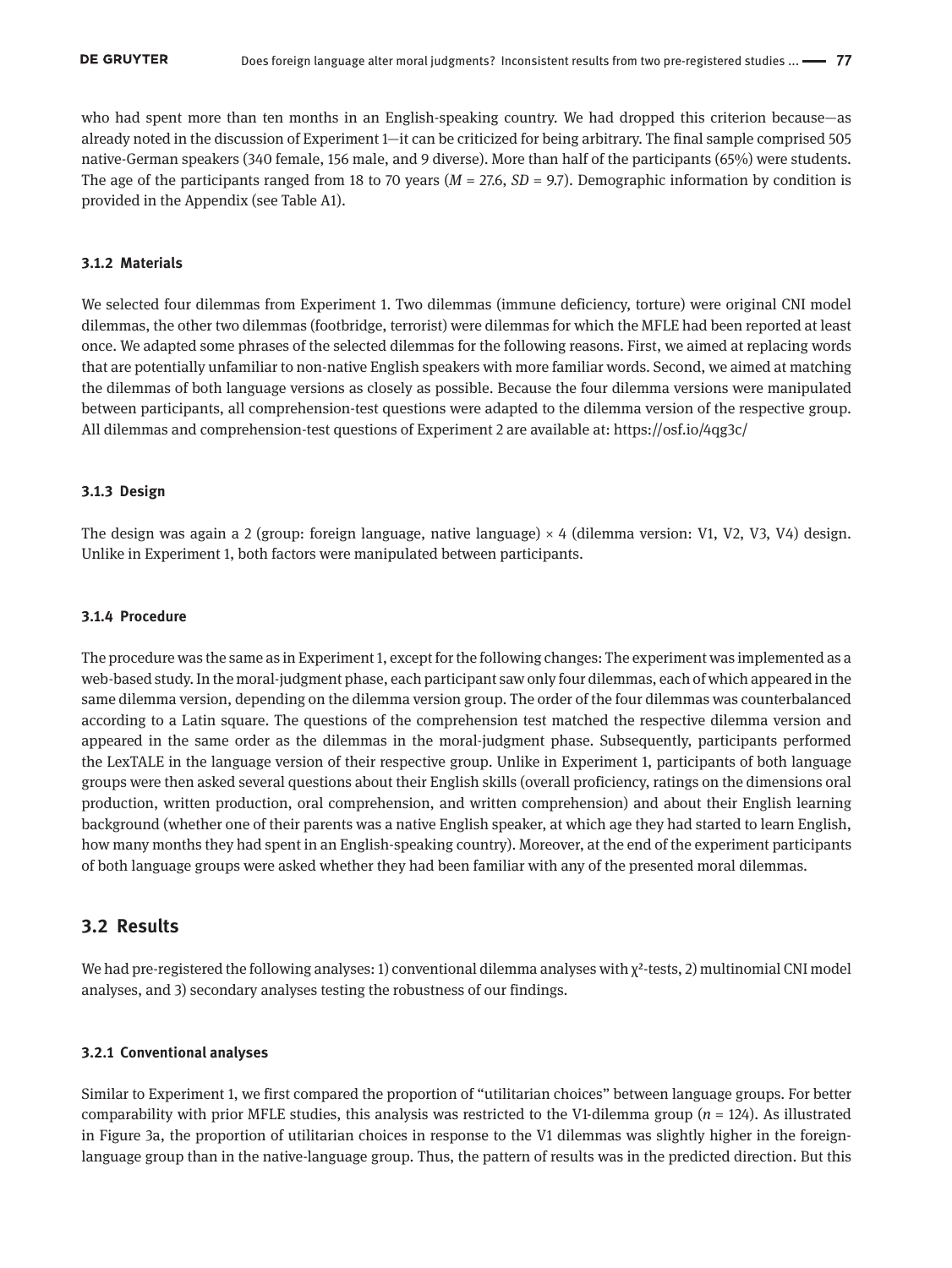

**Figure 3:** Results of a) the conventional analysis and b) the CNI analysis for the foreign-language group (English) and the native-language group (German) of Experiment 2.

observed group difference was not statistically significant,  $χ<sup>2</sup>(1) = 1.46$ ,  $p = .226$ ,  $φ = .05$ ,  $95%$  CI [.00, .14]. To test the dilemma-specificity of the MFLE, we repeated this analysis on the item level (see Table 4). We did not find a significant language effect for the immune deficiency, the footbridge, and the terrorist dilemma,  $\chi^2 s(1) \le 0.38$ ,  $p s \ge 0.536$ ,  $q s \le 0.06$ . However, there was a MFLE for the torture dilemma, χ²(1) = 3.88, *p* = .049, φs = .18, 95% CI [.00, .35], which is also the only dilemma for which we had found the effect in Experiment 1, at least descriptively.

#### **3.2.2 CNI model analyses**

As in Experiment 1, moral judgments for all dilemma versions were analyzed with the CNI model. When fitting the model to the aggregated data of all four dilemmas the goodness-of-fit test revealed a significant misfit between the predicted and observed response frequencies,  $G<sup>2</sup>(2) = 6.71$ ,  $p = .035$ . However, it must be noted that given the large sample size, the sensitivity of our goodness-of-fit test was very high. More precisely, a sensitivity analysis with G\*Power revealed that given a significance level of  $\alpha$  = .05, the goodness-of-fit test had a power of .99 to detect deviations of the model as small as *w* = .10. Nevertheless, the model's parameter estimates (see Figure 3b) and the following statistical inferences have to be interpreted with caution given the poor model fit. Unlike in Experiment 1, participants' sensitivity to consequences was significantly higher in the foreign-language group compared to the native-language group, Δ*G²*(1) = 5.52, *p* = .019. In contrast, language neither affected participants' sensitivity to norms, Δ*G²*(1) = 0.82, *p* = .367, nor their general preference for inaction versus action, Δ*G²*(1) < 0.01, *p* = .974. As in Experiment 1, both language groups showed a preference for inaction as indicated by *I*-parameters significantly larger than .50, Δ*G²*s(1) ≥ 9.04, *p* ≤ .003.

We also fit the CNI model separately to each of the four different dilemmas. The model fit the data of the footbridge dilemma, the immune-deficiency dilemma, and the torture dilemma,  $G^{2}(2) \le 4.42$ ,  $p \ge .110$ , but not the data of the terrorist dilemma,  $G^{2}(2) = 8.37$ ,  $p = .015$ . When comparing parameter estimates between language groups for each parameter of a dilemma, we did not observe any significant differences with one exception: The *N*-parameter for the immune deficiency dilemma was significantly higher in the native-language than in the foreign-language group, Δ*G²*(1)  $= 4.59$ ,  $p = .032$  (see Table A4 in the Appendix for parameter estimates per dilemma).

#### **3.2.3 Secondary analyses**

As pre-registered, we compared the data of the comprehension test between language groups to rule out that participants in the foreign-language group had difficulties to understand the presented dilemmas. As in Experiment 1, however, the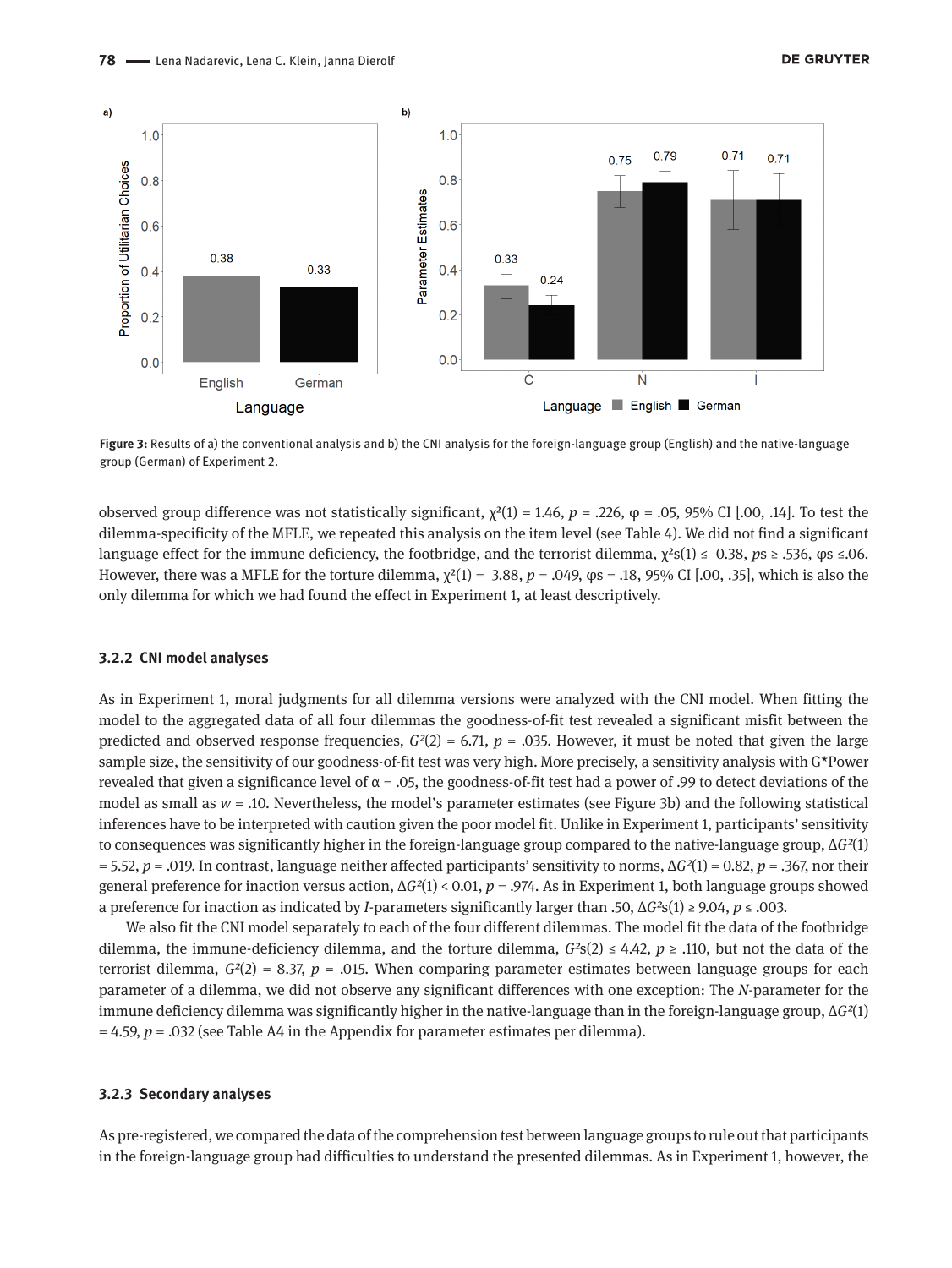| <b>Dilemma</b>    | <b>English</b> | German | $\chi^2$ test (df = 1)    | $\varphi$ with .95 CI |
|-------------------|----------------|--------|---------------------------|-----------------------|
| <b>Torture</b>    | .72            | .54    | $x^2 = 3.88, p = .049$    | $.18$ [.00, .35]      |
| Immune Deficiency | .22            | .19    | $x^2 = 0.11$ , $p = .737$ | $.03$ [.00, .20]      |
| Footbridge        | .24            | .19    | $x^2 = 0.38$ , $p = .536$ | $.06$ [.00, .23]      |
| <b>Terrorist</b>  | .35            | .39    | $x^2 = 0.17$ , $p = .682$ | $.04$ [.00, .21]      |

Table 4: Proportion of utilitarian choices for the standard version (V1) of each dilemma as a function of language (English = foreign language; German = native language) in Experiment 2.

number of correct answers to the comprehension-test questions did not significantly differ between the native-language group ( $M = 12.9$ ,  $SD = 2.0$ ) and the foreign-language group ( $M = 13.1$ ,  $SD = 1.9$ ),  $t(503) = 1.26$ ,  $p = .209$ ,  $d = 0.11$ , 95% CI [-0.06, 0.29]. In addition, we again compared participants' LexTALE scores between groups. As expected, LexTALE scores were significantly higher in the native-language group (German LexTALE score:  $M = 88.9$ ,  $SD = 4.7$ ) than in the foreign-language group (English LexTALE score: *M* = 80.7, *SD* = 10.8), *t*(262.39) = 10.31, *p* < .001, *d* = 0.99, 95% CI [0.75, 1.12]. Hence, as in Experiment 1, participants' language proficiency was clearly higher in German than in English so that the absence of the MFLE cannot be attributed to equivalent proficiencies in both languages.

## **3.3 Discussion**

As in Experiment 1, the MFLE did not replicate, at least not on the aggregate level. On the level of the individual dilemmas, however, the effect was present for the torture dilemma. Interestingly, this had also been the only of the eight dilemmas in Experiment 1 for which the descriptive pattern was in the expected direction. On the aggregate level, data analyses with the CNI model showed a significant larger *C*-parameter in the foreign-language compared to the nativelanguage group. However, once again, we observed differences in the pattern of the parameter estimates when fitting the model per dilemma. The *C*-parameter was the only parameter that was consistently larger in the foreign-language group than in the native-language group across dilemmas, although this difference did not reach statistical significance when compared per dilemma. In contrast, language differences for the other two parameters were rather unsystematic and only one parameter, the *N*-parameter for the immune deficiency dilemma, differed significantly between language groups, with a higher estimate in the native-language compared to the foreign-language group. But note that this effect for the immune deficiency dilemma had not showed up in Experiment 1, not even descriptively.

# **4 General Discussion**

In two pre-registered experiments, we investigated the robustness and the underlying processes of the MFLE. However, similar to several other studies, we did not find the effect of interest (e.g., Białek et al., 2019; Chan et al., 2016; Hayakawa et al., 2017; Mills & Nicoladis, 2020; Muda et al., 2017; Muda et al., 2020; Winskel & Bhatt, 2020). Likewise, model-based analyses with the CNI model did not reveal any systematic language effects on participants' sensitivity to consequences, their sensitivity to norms, or their inaction/action preference.

## **4.1 Implications for MFLE theories**

Given the absence of the MFLE in our experiments and the inconsistent data patterns across the two experiments as well as across the different dilemmas, it is impossible to draw clear theoretical conclusions regarding the effect of foreign-language processing on moral judgments. For example, despite the higher *C*-parameter in the foreign-language group compared to the native-language group in Experiment 2, our findings do not provide unequivocal support for the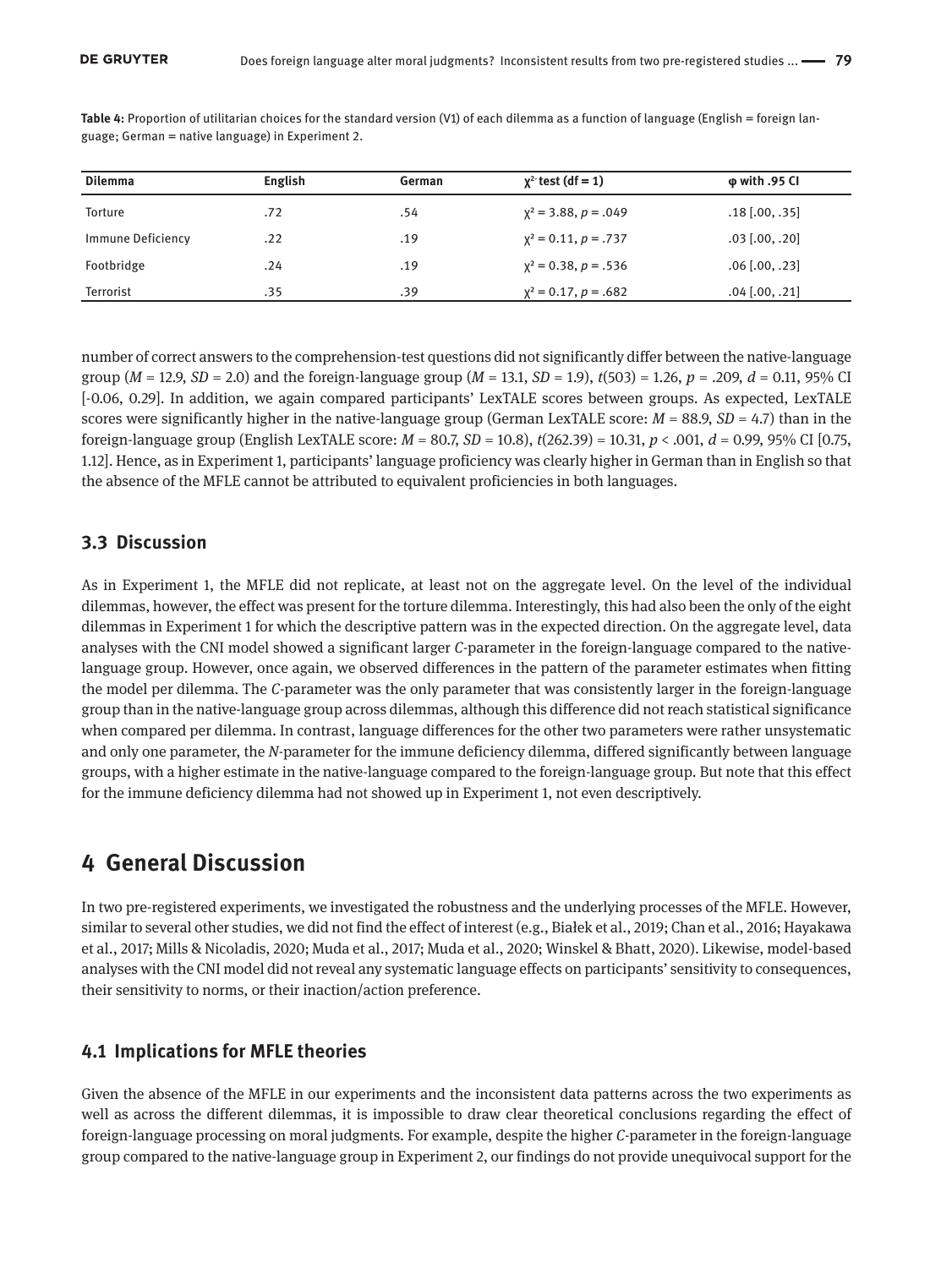weighting hypothesis (i.e., the assumption that foreign-language processing increases the weighting of consequences). This is because foreign-language processing did not increase the *C*-parameter in Experiment 1. In this experiment, we even observed the opposite pattern, at least descriptively. When analyzing the data of Experiment 1 per dilemma, two dilemmas even displayed a significantly lower *C*-parameter in the foreign-language compared to the native-language group. Similarly, we neither obtained empirical support for the norm-accessibility hypothesis, which assumes a reduced accessibility of norms in a foreign language. If this was the case, we should have observed a lower sensitivity to norms in the foreign-language as compared to the native-language group. In contrast, however, neither Experiment 1 nor Experiment 2 displayed significant language differences in the *N*-parameter when fitting the CNI model to the aggregated data. Even though we did observe significant differences in the *N*-parameter in a few cases when analyzing the data per dilemma, the direction of these effects was inconsistent.

### **4.2 Compatibility with other MFLE studies**

Comparisons with other model-based studies on the MFLE (Białek et al., 2019; Hayakawa et al., 2017; Hennig & Hütter, 2021; Muda et al., 2017) also show inconsistent findings, both when compared to our study and when compared among each other. The PDP studies by Muda et al. (2017) and Hayakawa et al. (2017) as well as the CNI-model study by Białek et al. (2019) found that foreign language reduces people's sensitivity to consequences (or their utilitarian inclination, respectively) as well as their sensitivity to norms (or their deontological inclination, respectively). However, a mini meta-analysis of Białek et al. also showed that the decreases of the PDP model's *U*-parameter (*d =* 0.22, 95% CI [0.06, 0.38]) and the CNI model's *C*-parameter (*d* = 0.27, 95% CI [0.11, 0.43]) were quite small. The same was true for the PDP model's *D* parameter (*d =* 0.20, 95% CI [0.04, 0.36]) and the CNI model's *N*-parameter (*d* = 0.29, 95% CI [0.14, 0.45]). In light of these effect-size estimates, our PDP analyses in Experiment 1 were clearly underpowered (*d* = 0.20, 1-β < .20). As for the CNI model analyses, we could not perform corresponding power analyses because these require estimates of the true parameters in the population. Yet, observed parameter values varied considerably in their magnitude and in the direction of the language effect. This was not only when comparing the results of Experiments 1 and 2, but also when comparing our results with the ones of the CNI-model study of Białek et al. For example, in Experiment 2, we found a significant increase of the *C*-parameter in the foreign-language group compared to the native-language group, which is in direct contrast to the effect observed by Białek and colleagues.

Discrepant results were also reported by Hennig and Hütter (2021) who investigated the MFLE with the proCNI model (Hennig & Hütter, 2020), an adapted version of the CNI model for dilemmas concerning proscriptive norms only.4 The authors found no effect of foreign-language processing on participants' sensitivity to consequences, but a lower sensitivity to norms in a foreign-language as compared to a native-language group. Interestingly, however, this reduction in the *N*-parameter was only evident for high-involvement (i.e., personal) dilemmas, but not for lowinvolvement (i.e., impersonal) dilemmas. Note, however, that the interaction of involvement and language failed to reach statistical significance. What is more, the study by Hennig and Hütter (2021) was the first to indicate a language effect on behavioral response preferences captured by the proCNI model's *I* parameter. Yet, again, this effect was only found for the high-involvement dilemmas.

Taken together, empirical evidence regarding language effects on moral judgments is far from clear. Moreover, with a single exception, the MFLE did not replicate in the above-mentioned studies. Only Hennig and Hütter (2021) reported a significant language effect on participants' overall judgments. More precisely, in the first of their two experiments, participants in the foreign-language group were more inclined to judge norm-breaking behavior as acceptable compared to participants in the native-language group. However, because the authors aggregated judgments across incongruent *and* congruent dilemmas, it remains unclear if this finding truly reflects a MFLE (i.e., an increase of utilitarian choices in the foreign-language group for incongruent dilemmas in their standard form).

**<sup>4</sup>** Because the proCNI model exclusively uses proscriptive dilemmas, the interpretation of its parameters is not fully equivalent to the CNImodel. Specifically, *N* refers to the endorsement of proscriptive norms and *I* reflects inertia, i.e., the tendency to stick to an already initiated action.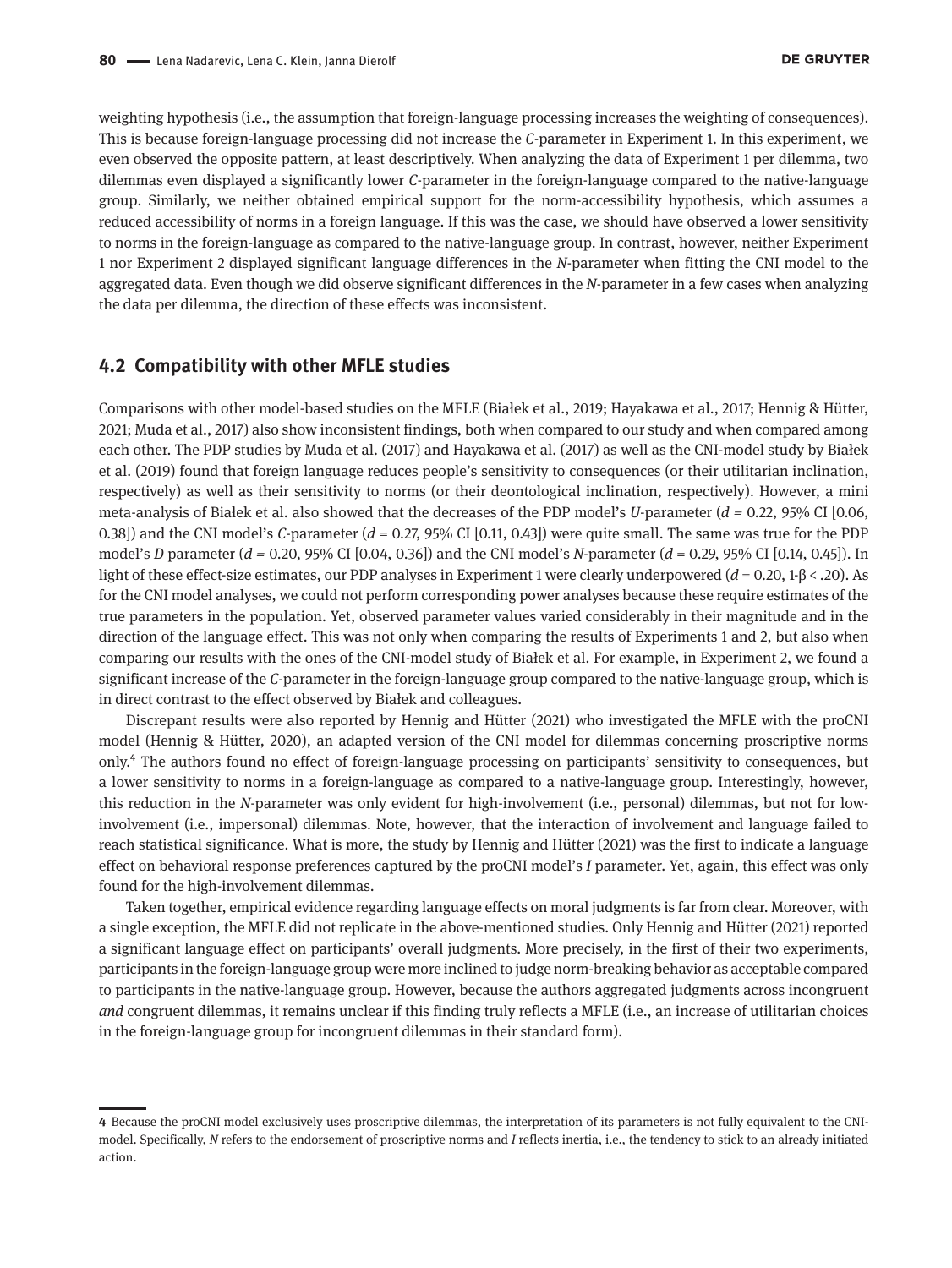# **4.3 Potential moderators of the MFLE**

The inconsistent findings on the MFLE and the underlying mechanisms of the effect allow for two different conclusions. Either there is no reliable MFLE, or the effect only occurs under very specific conditions. Considering the second possibility, we will discuss potential moderators of the effect below.

#### **4.3.1 Personal/impersonal dilemmas**

As already mentioned in the introduction section, the MFLE has been primarily reported for personal moral dilemmas (Costa et al., 2014; Geipel et al., 2015a), i.e., dilemmas in which the utilitarian option requires harming or killing one or more individuals by personal force. However, the personal/impersonal distinction cannot account for the full pattern of results. For example, Geipel et al. (2015a, Study 3) observed the MFLE for a low-emotion, impersonal dilemma (lost wallet dilemma) whereas the effect did not replicate for one of the high-emotion, personal dilemmas (crying baby dilemma). Similarly, we did not find the MFLE irrespective of whether the dilemmas involved personal force or not (see also Brouwer, 2019, Experiment 1; Chan et al., 2016; Muda et al., 2020). Moreover, we observed strong differences in the moral judgment patterns for the different dilemmas that cannot be fully attributed to the personal/impersonal distinction. It therefore seems worthwhile to examine further dilemma characteristics on moral judgments and the MFLE in future studies. To conclude, the relevance of the personal/impersonal distinction for the MFLE is not yet fully clear. Possibly, this variable moderates the MFLE under certain conditions only. For example, as emotional responsiveness to the personal dilemmas might approach that of native speakers with increasing language proficiency, it is conceivable that the MFLE is more likely to occur when foreign-language proficiency is low.

#### **4.3.2 Language proficiency**

In fact, a study by Čavar and Tytus (2018) suggests that a high level of foreign-language proficiency and a high degree of acculturation in the second language prevent the MFLE. However, because the study did not involve a control group, its finding allows for alternative interpretations such as a generally low replicability of the MFLE irrespective of language proficiency. In our study, for example, we did not find a MFLE even though our participants were clearly less proficient in the foreign language compared to the native language as indicated by an objective measure of language proficiency. Yet there are other studies whose findings suggest a link between language proficiency and the MFLE. For example, in Costa et al.'s (2014) study, participants who reported lower levels of foreign-language proficiency showed a larger MFLE for the footbridge dilemma than participants who reported higher levels of foreign-language proficiency. Similarly, Corey et al. (2017) observed a significant negative correlation between language proficiency and utilitarian judgments for the lost wallet dilemma. Interestingly, Brouwer (2019) only replicated the MFLE when the dilemmas were presented auditorily, but not when they were presented in written format (but see Muda et al., 2020). Possibly, this finding relates to the fact that oral comprehension is typically worse than written comprehension. Yet, in a recent meta-analysis by Circi et al. (2021), language proficiency did not moderate the MFLE, which was small overall,  $g = 0.22$ , 95% CI [0.14, 0.30]. It should be noted, however, that the 38 studies on which the meta-analysis was based, used different languageproficiency measures, most of which were based on self-report instead of standardized, objective measures.

#### **4.3.3 Linguistic similarity**

In a recent study by Dylman and Champoux-Larsson (2020), the MFLE did not replicate for Swedish participants when reading the dilemmas in English or Norwegian, but when reading the dilemmas in French. The authors argued that the MFLE does not replicate if native and foreign language share a high linguistic similarity or if the foreign language is learned in an emotion-rich context (e.g., TV, shows, music). However, given the fact that the self-reported reading comprehension was lower in French compared to the other languages, it might nevertheless be language proficiency rather than linguistic similarity that drove the effect. Yet, the meta-analysis by Circi et al. (2021) also supports the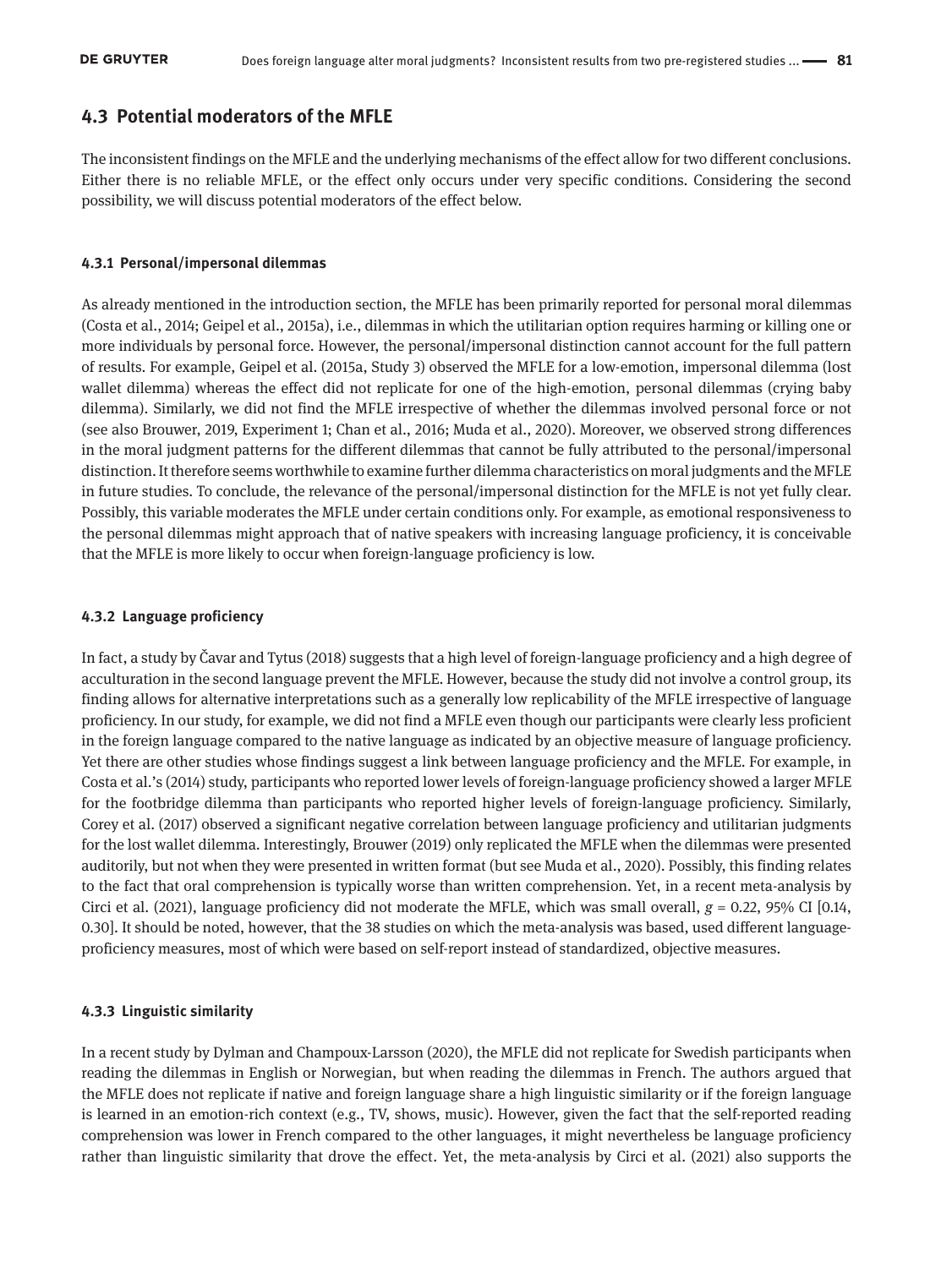linguistic-similarity hypothesis. More specifically, for studies that had examined the effect with linguistically dissimilar languages (e.g., English and Spanish), the estimated effect-size of the MFLE was *g* = 0.30, 95% CI [0.21, 0.39]. In contrast, for linguistically similar languages (e.g., English and German), the effect size was only *g* = 0.06, 95% CI [-0.05, 0.18] and no longer different from zero. Although this language-similarity hypothesis can account for the absence of the MFLE in our experiments, the hypothesis has a serious shortcoming: the lack of theoretical foundation. That is, there is no theoretical rational why language similarity should affect moral decision making whereas language proficiency does not. Besides, related factors such as the age of foreign-language acquisition, the frequency of language use, and the context of language use (private vs. academic context) have typically not been controlled for in studies on the MFLE. What is more, Circi and colleagues may have overlooked another variable that was possibly confounded with language similarity in their meta-analysis: the number of presented dilemmas.

#### **4.3.4 Number of presented dilemmas**

One striking observation is that almost all studies that used a model-based approach to investigate language effects on moral judgments failed to replicate the MFLE (Białek et al., 2019; Hayakawa et al., 2017; Muda et al., 2017). As in our first experiment, participants in these studies had to read and judge a large number of dilemmas because the modeling required judgments of different versions of each dilemma. Other studies on the MFLE, in contrast, typically relied on just a few dilemmas. In contrast, however, a study by Chan et al. (2016) involved a battery of 39 dilemmas in total. Although the tested languages in this study were linguistically dissimilar (native language: Chinese; foreign language: English), the MFLE did not replicate (except for the footbridge dilemma). At present, the idea that an increasing number of dilemmas might counteract the MFLE is speculative in nature and requires further investigation. Yet, a comparison of our findings from Experiment 1 (based on 32 dilemmas per person) and Experiment 2 (based on 4 dilemmas per person) also points in this direction, albeit only descriptively. Moreover, on a theoretical level, it makes sense to assume that individuals respond less emotionally when judging several moral dilemmas in a row so that the dilemma processing of native and nonnative speakers might converge after only a few trials. Future studies should investigate this point more systematically to figure out whether order effects truly matter in the context of the MFLE.

# **5 Conclusion**

In two experiments we investigated the MFLE with a model-based approach but did not find the effect of interest in the first place. Instead, we found very inconsistent language effects on moral judgments both, within and across our two experiments. It is possible that these different patterns of results are related to the different dilemma sets used in each study and/or relate to others contextual factors discussed above. We therefore conclude that if there is a MFLE, the effect is quite small and/or very fragile and context specific. Consequently, the significance of the effect in the real world is highly questionable.

**Data Availability Statement:** The datasets and materials of Experiments 1 and Experiment 2 are available on the Open Science Framework at: <https://osf.io/b2as9/>.

**Ethics Statement:** This study was carried out in accordance with the ethical guidelines of the German Psychological Society (DGPs). All subjects gave their informed consent in accordance with the Declaration of Helsinki.

**Conflict of Interests:** The authors have no conflicts of interest to disclose.

**Acknowledgements:** This research was supported by the "Fair@UMA program" of the University of Mannheim and the "Brigitte-Schlieben-Lange program" of the Ministry of Science, Research, and the Arts Baden-Württemberg.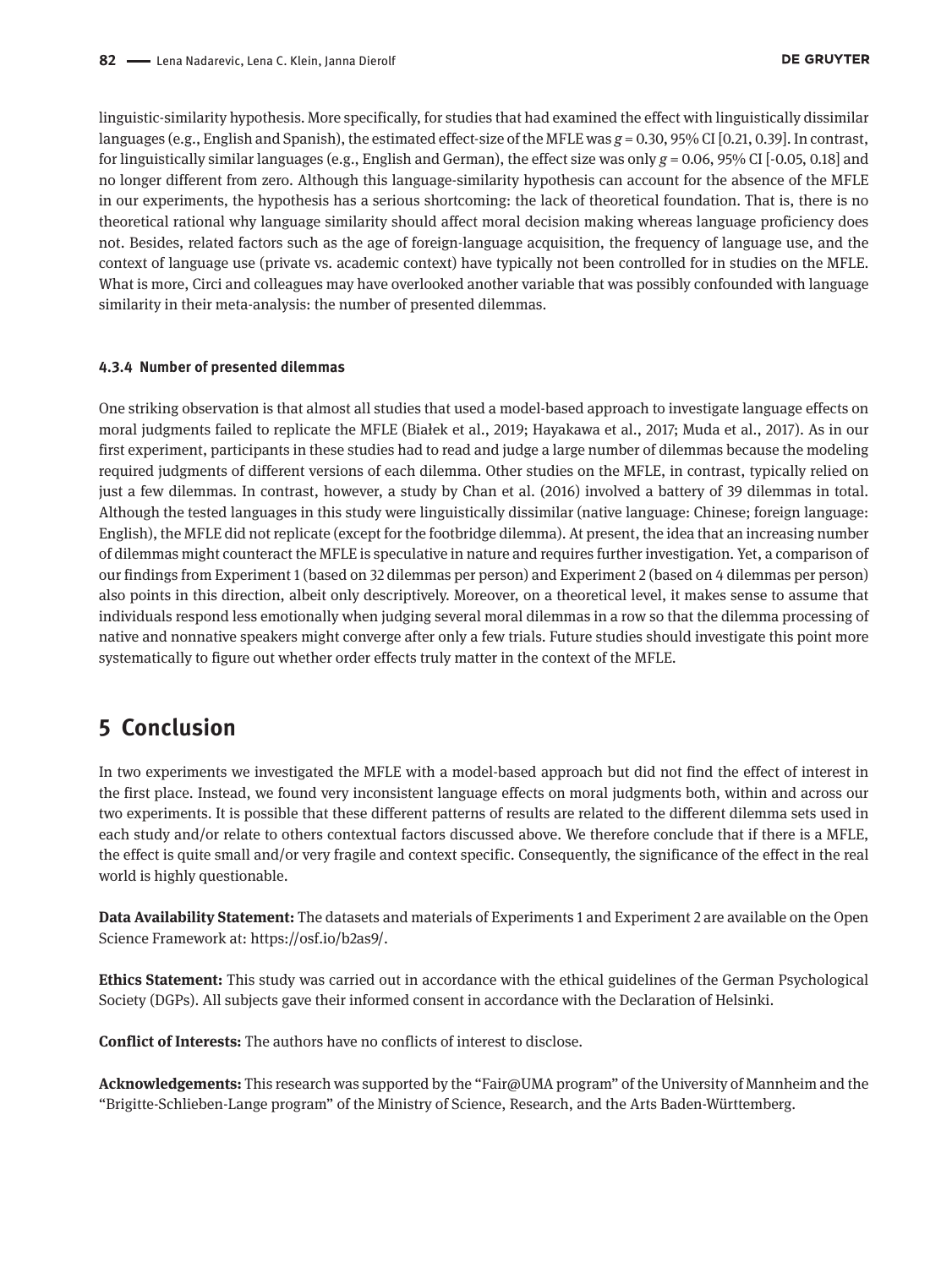# **References**

- Białek, M., Paruzel-Czachura, M., & Gawronski, B. (2019). Foreign language effects on moral dilemma judgments: An analysis using the CNI model. *Journal of Experimental Social Psychology*, *85*, 103855. https://doi.org/10.1016/j.jesp.2019.103855
- Brouwer, S. (2019). The auditory foreign-language effect of moral decision making in highly proficient bilinguals. *Journal of Multilingual and Multicultural Development*, *40*(10), 865–878. https://doi.org/10.1080/01434632.2019.1585863
- Čavar, F., & Tytus, A. E. (2018). Moral judgement and foreign language effect: when the foreign language becomes the second language. *Journal of Multilingual and Multicultural Development*, *39*(1), 17–28. https://doi.org/10.1080/01434632.2017.1304397
- Chan, Y.-L., Gu, X., Ng, J. C.-K., & Tse, C.-S. (2016). Effects of dilemma type, language, and emotion arousal on utilitarian vs deontological choice to moral dilemmas in Chinese-English bilinguals. *Asian Journal of Social Psychology*, *19*(1), 55–65. [https://doi.org/10.1111/](https://doi.org/10.1111/ajsp.12123
) [ajsp.12123](https://doi.org/10.1111/ajsp.12123
)
- Cipolletti, H., McFarlane, S., & Weissglass, C. (2016). The moral foreign-language effect. *Philosophical Psychology*, *29*(1), 23–40. [https://](ttps://doi.org/10.1080/09515089.2014.993063) [doi.org/10.1080/09515089.2014.993063](ttps://doi.org/10.1080/09515089.2014.993063)
- Circi, R., Gatti, D., Russo, V., & Vecchi, T. (2021). The foreign language effect on decision-making: A meta-analysis. *Psychonomic Bulletin & Review.* Advance online publication. https://doi.org/10.3758/s13423-020-01871-z
- Conway, P., & Gawronski, B. (2013). Deontological and utilitarian inclinations in moral decision making: A process dissociation approach. *Journal of Personality and Social Psychology*, *104*(2), 216–235. https://doi.org/10.1037/a0031021
- Corey, J. D., Hayakawa, S., Foucart, A., Aparici, M., Botella, J., Costa, A., & Keysar, B. (2017). Our moral choices are foreign to us. *Journal of Experimental Psychology. Learning, Memory, and Cognition*, *43*(7), 1109–1128. https://doi.org/10.1037/xlm0000356
- Costa, A., Foucart, A., Hayakawa, S., Aparici, M., Apesteguia, J., Haefner, J., & Keysar, B. (2014). Your morals depend on language. *PloS One*, *9*, e94842. https://doi.org/10.1371/journal.pone.0094842
- Crone, D. L., & Laham, S. M. (2017). Utilitarian preferences or action preferences? De-confounding action and moral code in sacrificial dilemmas. *Personality and Individual Differences*, *104*, 476–481. https://doi.org/10.1016/j.paid.2016.09.022
- Dylman, A. S., & Champoux-Larsson, M.-F. (2020). It's (not) all Greek to me: Boundaries of the foreign language effect. *Cognition*, *196*, 104148. https://doi.org/10.1016/j.cognition.2019.104148
- Erdfelder, E., Auer, T.-S., Hilbig, B. E., Aßfalg, A., Moshagen, M., & Nadarevic, L. (2009). Multinomial processing tree models: A review of the literature. *Zeitschrift Für Psychologie / Journal of Psychology*, *217*(3), 108–124. https://doi.org/10.1027/0044-3409.217.3.108
- Faul, F., Erdfelder, E., Buchner, A., & Lang, A.-G. (2009). Statistical power analyses using G\*Power 3.1: Tests for correlation and regression analyses. *Behavior Research Methods*, *41*(4), 1149–1160. https://doi.org/10.3758/BRM.41.4.1149
- Foot, P. (1967). The problem of abortion and the doctrine of the double effect. *Oxford Review*, *5*, 5–15.
- Gawronski, B., Armstrong, J., Conway, P., Friesdorf, R., & Hütter, M. (2017). Consequences, norms, and generalized inaction in moral dilemmas: The CNI model of moral decision-making. *Journal of Personality and Social Psychology*, *113*(3), 343-376. [https://doi.](https://doi.org/10.1037/pspa0000086) [org/10.1037/pspa0000086](https://doi.org/10.1037/pspa0000086)
- Gawronski, B., Conway, P., Armstrong, J., Friesdorf, R., & Hütter, M. (2016). Understanding responses to moral dilemmas: Deontological inclinations, utilitarian inclinations, and general action tendencies. In J. P. Forgas, L. Jussim, & A. M. van Lange (Eds.), *Social psychology of morality* (pp. 91–110). Psychology Press.
- Gawronski, B., Conway, P., Hütter, M., Luke, D. M., Armstrong, J., & Friesdorf, R. (2020). On the validity of the CNI model of moral decisionmaking: Reply to Baron and Goodwin (2020). *Judgment and Decision Making*, *15*(6), 1054–1072. [http://journal.sjdm.org/20/200813/](http://journal.sjdm.org/20/200813/jdm200813.pdf) [jdm200813.pdf](http://journal.sjdm.org/20/200813/jdm200813.pdf)
- Geipel, J., Hadjichristidis, C., & Surian, L. (2015a). The foreign language effect on moral judgment: The role of emotions and norms. *PloS One*, *10*(7), e0131529. https://doi.org/10.1371/journal.pone.0131529
- Geipel, J., Hadjichristidis, C., & Surian, L. (2015b). How foreign language shapes moral judgment. *Journal of Experimental Social Psychology*, *59*, 8–17. https://doi.org/10.1016/j.jesp.2015.02.001
- Greene, J. D., Sommerville, R. B., Nystrom, L. E., Darley, J. M., & Cohen, J. D. (2001). An fMRI investigation of emotional engagement in moral judgment. *Science*, *293*(5537), 2105–2108. https://doi.org/10.1126/science.1062872
- Harris, C. L. (2004). Bilingual speakers in the lab: Psychophysiological measures of emotional reactivity. *Journal of Multilingual and Multicultural Development*, *25*(2-3), 223–247. https://doi.org/10.1080/01434630408666530
- Hayakawa, S., Tannenbaum, D., Costa, A., Corey, J. D., & Keysar, B. (2017). Thinking more or feeling less? Explaining the foreign-language effect on moral judgment. *Psychological Science*, *28*(10), 1387-1397. https://doi.org/10.1177/0956797617720944
- Hennig, M., & Hütter, M. (2020). Revisiting the divide between deontology and utilitarianism in moral dilemma judgment: A multinomial modeling approach. *Journal of Personality and Social Psychology*, *118*(1), 22–56. https://doi.org/10.1037/pspa0000173
- Hennig, M., & Hütter, M. (2021). Consequences, norms, or willingness to interfere: A proCNI model analysis of the foreign language effect in moral dilemma judgment. *Journal of Experimental Social Psychology*, *95*, 104148. https://doi.org/10.1016/j.jesp.2021.104148
- Klauer, K. C. (2006). Hierarchical multinomial processing tree models: A latent-class approach. *Psychometrika*, *71*(1), 7–31. [https://doi.](https://doi.org/10.1007/s11336-004-1188-3) [org/10.1007/s11336-004-1188-3](https://doi.org/10.1007/s11336-004-1188-3)
- Lemhöfer, K., & Broersma, M. (2012). Introducing LexTALE: A quick and valid Lexical Test for Advanced Learners of English. *Behavior Research Methods*, *44*(2), 325–343. https://doi.org/10.3758/s13428-011-0146-0
- Matzke, D., Dolan, C. V., Batchelder, W. H., & Wagenmakers, E.-J. (2015). Bayesian estimation of multinomial processing tree models with heterogeneity in participants and items. *Psychometrika*, *80*(1), 205–235. https://doi.org/10.1007/s11336-013-9374-9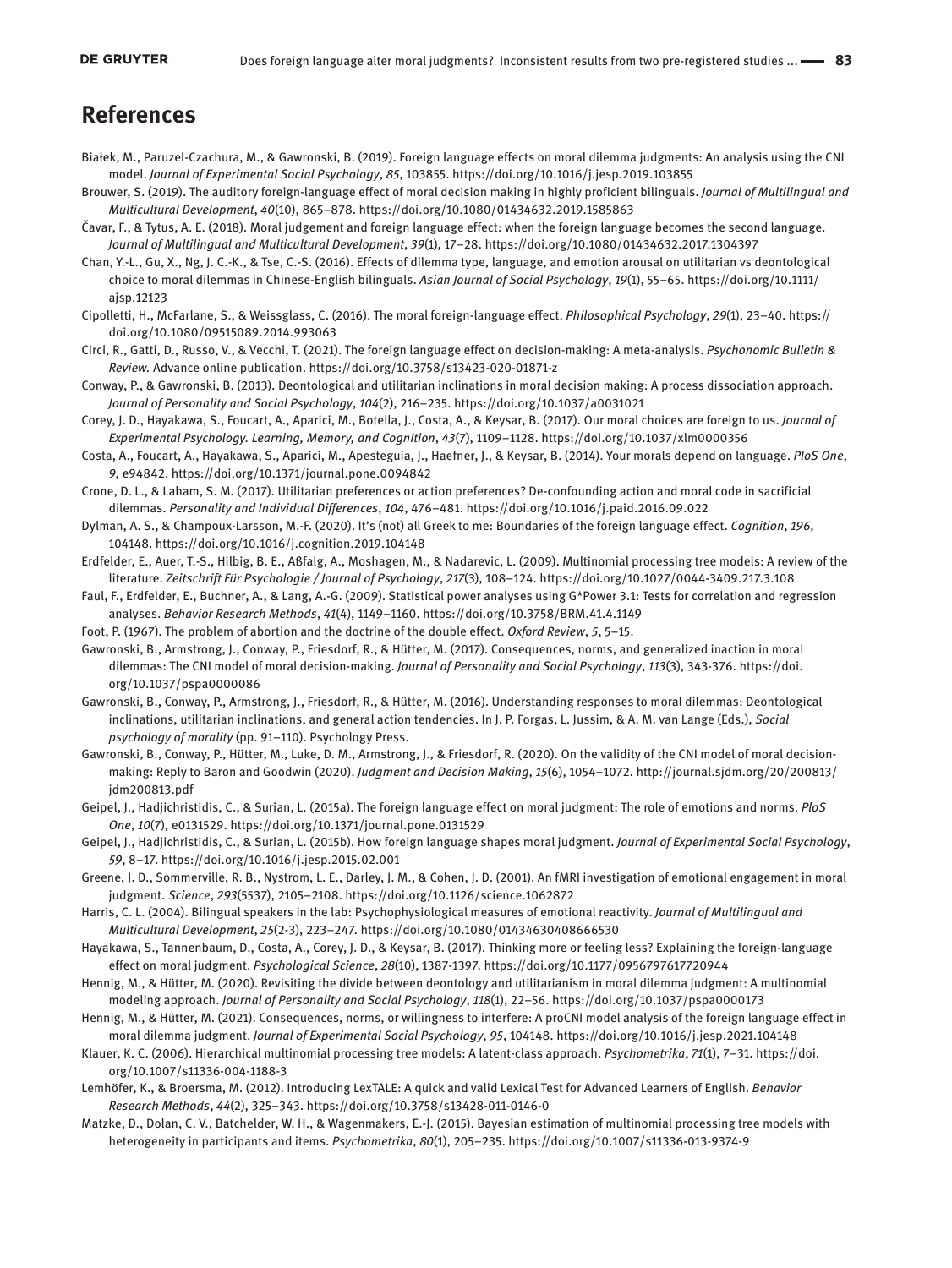- Mills, S., & Nicoladis, E. (2020). It's easier to kill a baby to save oneself than a fat man to save other people: the effect of moral dilemma and age on Russian-English bilinguals' moral reasoning. *Journal of Multilingual and Multicultural Development.* Advance online publication. https://doi.org/10.1080/01434632.2020.1813145
- Moore, A. B., Lee, N. Y. L., Clark, B. A. M., & Conway, A. R. A. (2011). In defense of the personal/impersonal distinction in moral psychology research: Cross-cultural validation of the dual process model of moral judgment. *Judgment and Decision Making*, *6*, 186–195.
- Moshagen, M. (2010). multiTree: A computer program for the analysis of multinomial processing tree models. *Behavior Research Methods*, *42*(1), 42–54. https://doi.org/10.3758/BRM.42.1.42
- Muda, R., Niszczota, P., Bialek, M., & Conway, P. (2017). Reading dilemmas in a foreign language reduces both deontological and utilitarian response tendencies. *Journal of Experimental Psychology: Learning Memory and Cognition*, *44*(2), 321–326. [https://doi.org/10.1037/](https://doi.org/10.1037/xlm0000447) [xlm0000447](https://doi.org/10.1037/xlm0000447)
- Muda, R., Pieńkosz, D., Francis, K. B., & Białek, M. (2020). The moral foreign language effect is stable across presentation modalities. *Quarterly Journal of Experimental Psychology*, *73*(11), 1930–1938. https://doi.org/10.1177/1747021820935072
- Singmann, H., & Kellen, D. (2013). Mptinr: Analysis of multinomial processing tree models in R. *Behavior Research Methods*, *45*(2), 560–575. https://doi.org/10.3758/s13428-012-0259-0
- Thoma, D., & Baum, A. (2019). Reduced language processing automaticity induces weaker emotions in bilinguals regardless of learning context. *Emotion*, *19*(6), 1023–1034. https://doi.org/10.1037/emo0000502
- Thomson, J. J. (1976). Killing, letting die, and the trolley problem. *The Monist*, *59*(2), 204–217. https://www.jstor.org/stable/27902416
- Wiegmann, A., Okan, Y., & Nagel, J. (2012). Order effects in moral judgment. *Philosophical Psychology*, *25*(6), 813–836. [https://doi.org/10.1](https://doi.org/10.1080/09515089.2011.631995) [080/09515089.2011.631995](https://doi.org/10.1080/09515089.2011.631995)
- Winskel, H., & Bhatt, D. (2020). The role of culture and language in moral decision-making. *Culture and Brain*, *8*, 207–225. [https://doi.](https://doi.org/10.1007/s40167-019-00085-y) [org/10.1007/s40167-019-00085-y](https://doi.org/10.1007/s40167-019-00085-y)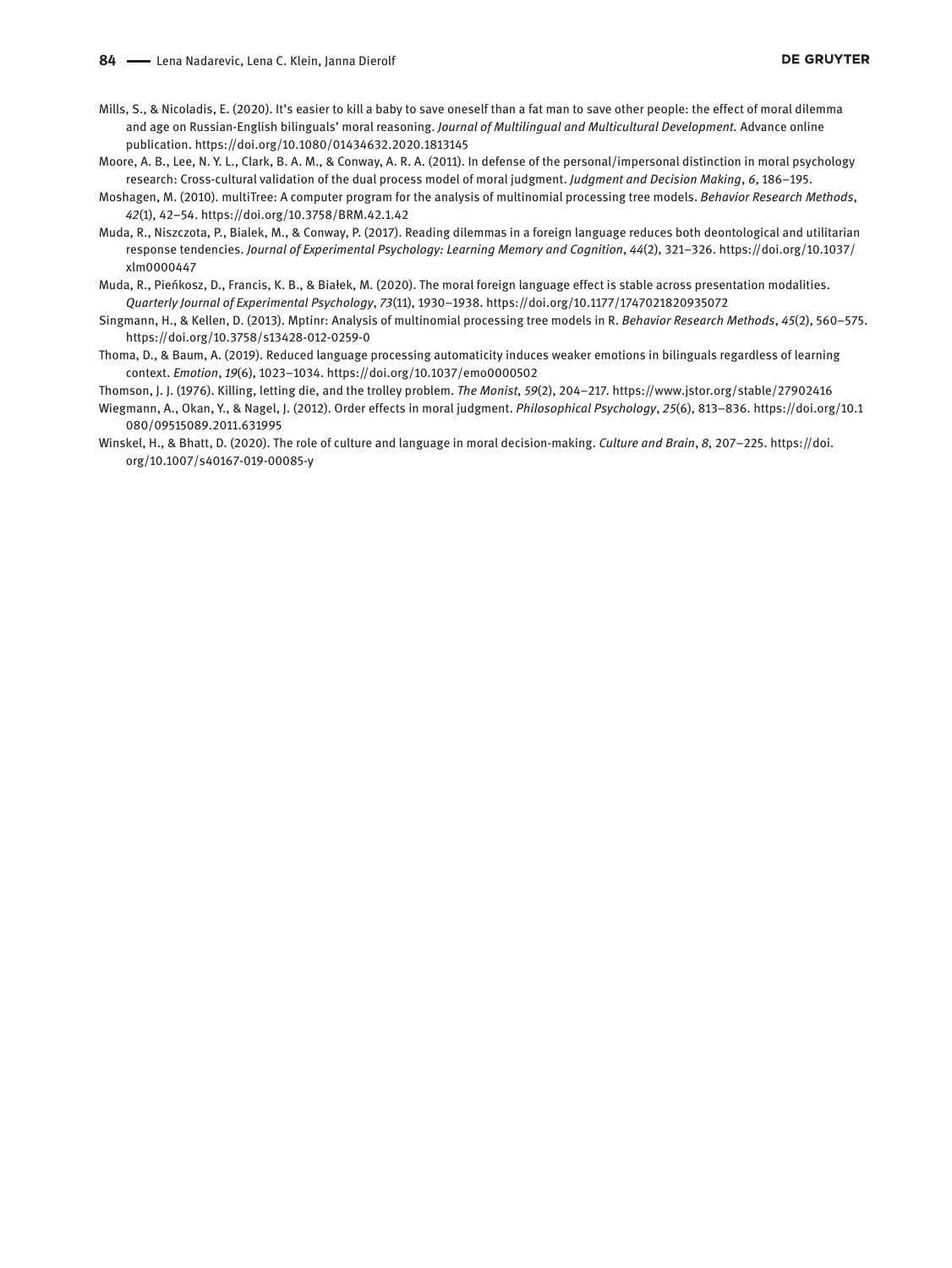# **Appendix**

**Table A1**: Demographic information by language group (English = foreign language; German = native language) in Experiments 1 and 2.

|                   | <b>Experiment 1</b> |           | <b>Experiment 2</b> |           |  |
|-------------------|---------------------|-----------|---------------------|-----------|--|
|                   | English             | German    | English             | German    |  |
| Final sample size | $n = 28$            | $n = 36$  | $n = 208$           | $n = 297$ |  |
| % Female          | 75%                 | 83%       | 65%                 | 69%       |  |
| Mean (SD) age     | 22.1(3.2)           | 21.8(2.6) | 27.5(9.6)           | 27.7(9.7) |  |

*Note*. The reported data refer to the final sample sizes, i.e., after application of exclusion criteria.

**Table A2:** Reported English proficiency in the foreign-language groups in Experiments 1 and 2.

|                                                               | <b>Experiment 1</b> | <b>Experiment 2</b> |
|---------------------------------------------------------------|---------------------|---------------------|
| Self-assessed English proficiency level (n):                  |                     |                     |
| Beginner                                                      | $\Omega$            | $1(1\%)$            |
| <b>Basic</b>                                                  | 2(7%)               | 8(4%)               |
| Conversational                                                | 4(14%)              | 42 (20%)            |
| Fluent                                                        | 20 (71%)            | 61 (29%)            |
| <b>Close to Native</b>                                        | 2(7%)               | 29 (14%)            |
| <b>Missings</b>                                               | 0                   | 67 (32%)            |
| Mean (SD) of self-rated English skills:                       |                     |                     |
| Oral comprehension                                            | 5.46(0.84)          | 4.85(1.13)          |
| Oral production                                               | 4.86(1.08)          | 4.87(1.08)          |
| Written comprehension                                         | 5.25(1.14)          | 5.72(0.98)          |
| Written production                                            | 4.75(0.97)          | 5.57(1.03)          |
| English certificate, e.g., TOEFL $(n)$ :                      |                     |                     |
| Yes                                                           | 16 (57%)            | ----                |
| No                                                            | 12 (43%)            | ---                 |
| Mean (SD) age of acquisition                                  | 8.2(2.0)            | 9.3(2.9)            |
| Mean (SD) time spent in English-speaking country (in months). | 2.4(2.7)            | 4.8(8.5)            |

*Note*. The reported data refer to the final sample sizes, i.e., after application of exclusion criteria.

**Table A3:** Parameter estimates of the CNI model with 95% CIs for each dilemma as a function of language (English = foreign language; German = native language) in Experiment 1.

| <b>Dilemma</b> | <b>Parameter</b> | English                 | German                  | $\chi^2$ test (df = 1)    |
|----------------|------------------|-------------------------|-------------------------|---------------------------|
| Abduction      |                  | $.32$ [ $.14$ , $.51$ ] | $.65$ [ $.54$ , $.76$ ] | $x^2 = 9.75$ , $p = .002$ |
|                | N                | $.21$ [.00, .49]        | $.66$ [.37, .94]        | $x^2 = 4.66$ , $p = .031$ |
|                |                  | $.50$ [ $.32$ , $.67$ ] | $.62$ [.00, 1.0]        | $x^2 = 0.29$ , $p = .591$ |
| Transplant     |                  | $.18$ [.04, .32]        | $.06$ [.00, .19]        | $x^2 = 1.34, p = .247$    |
|                | N                | $.74$ [ $.56, .91$ ]    | $.44$ [.28, .61]        | $x^2 = 5.23$ , $p = .022$ |
|                |                  | $.55$ [.00, 1.0]        | $.58$ [.43, .73]        | $x^2 = 0.02$ , $p = .880$ |
| Torture        |                  | $.70$ [ $.56, .81$ ]    | $.57$ [.44, .69]        | $x^2 = 2.12$ , $p = .146$ |
|                | N                | $.89$ [.66, 1.0]        | $.79$ [ $.59$ , 1.0]    | $x^2 = 0.41$ , $p = .522$ |
|                |                  | $.00$ $[.00, 1.0]$      | $.73$ [.00, 1.0]        | $x^2 = 2.05$ , $p = .152$ |